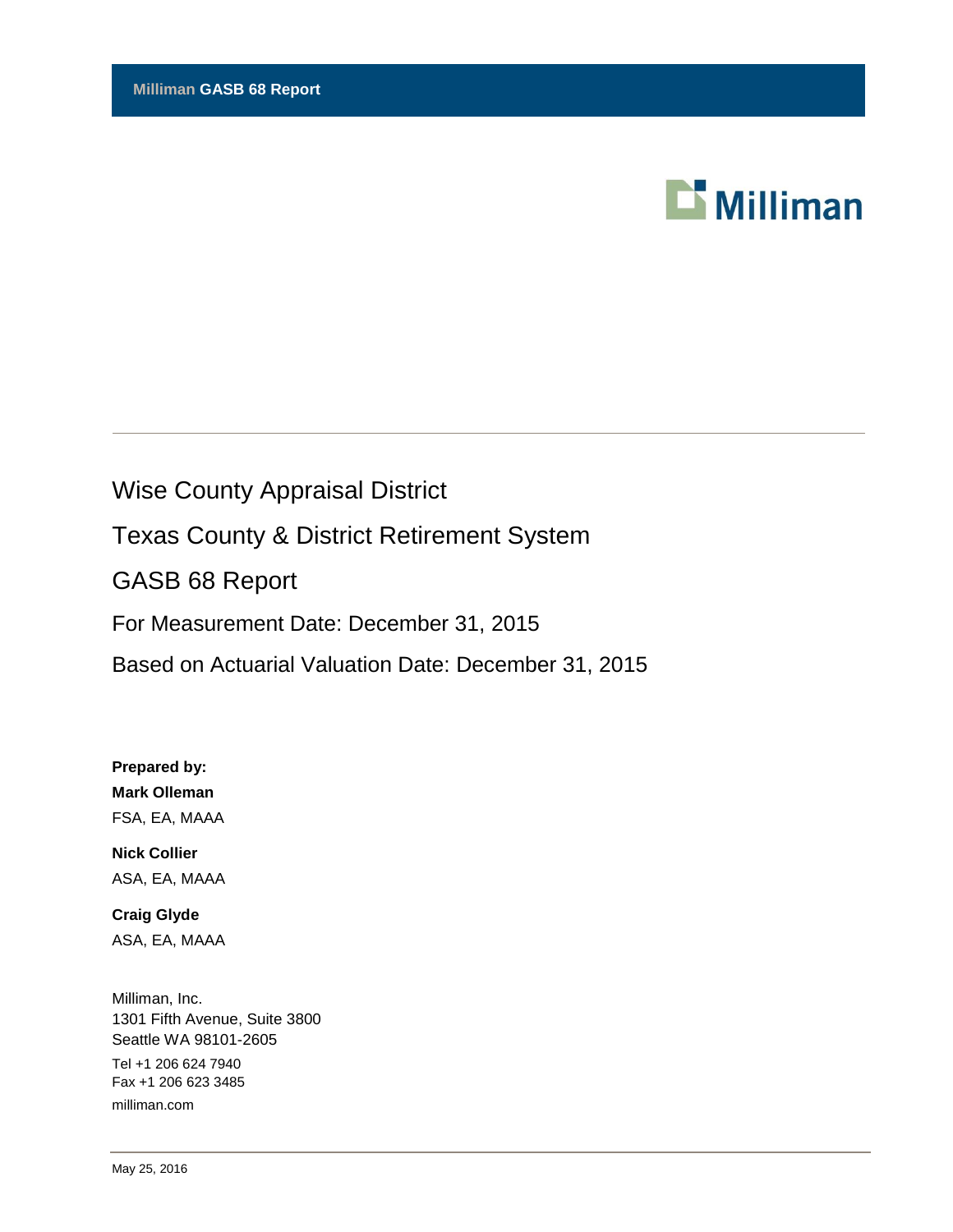# **Table of Contents**

This work product was prepared solely for TCDRS for the purposes described herein and may not be appropriate to use for other purposes. Milliman does not intend to benefit and assumes no duty or liability to other parties who receive this work. Milliman recommends that third parties be aided by their own actuary or other qualified professional when reviewing the Milliman work product.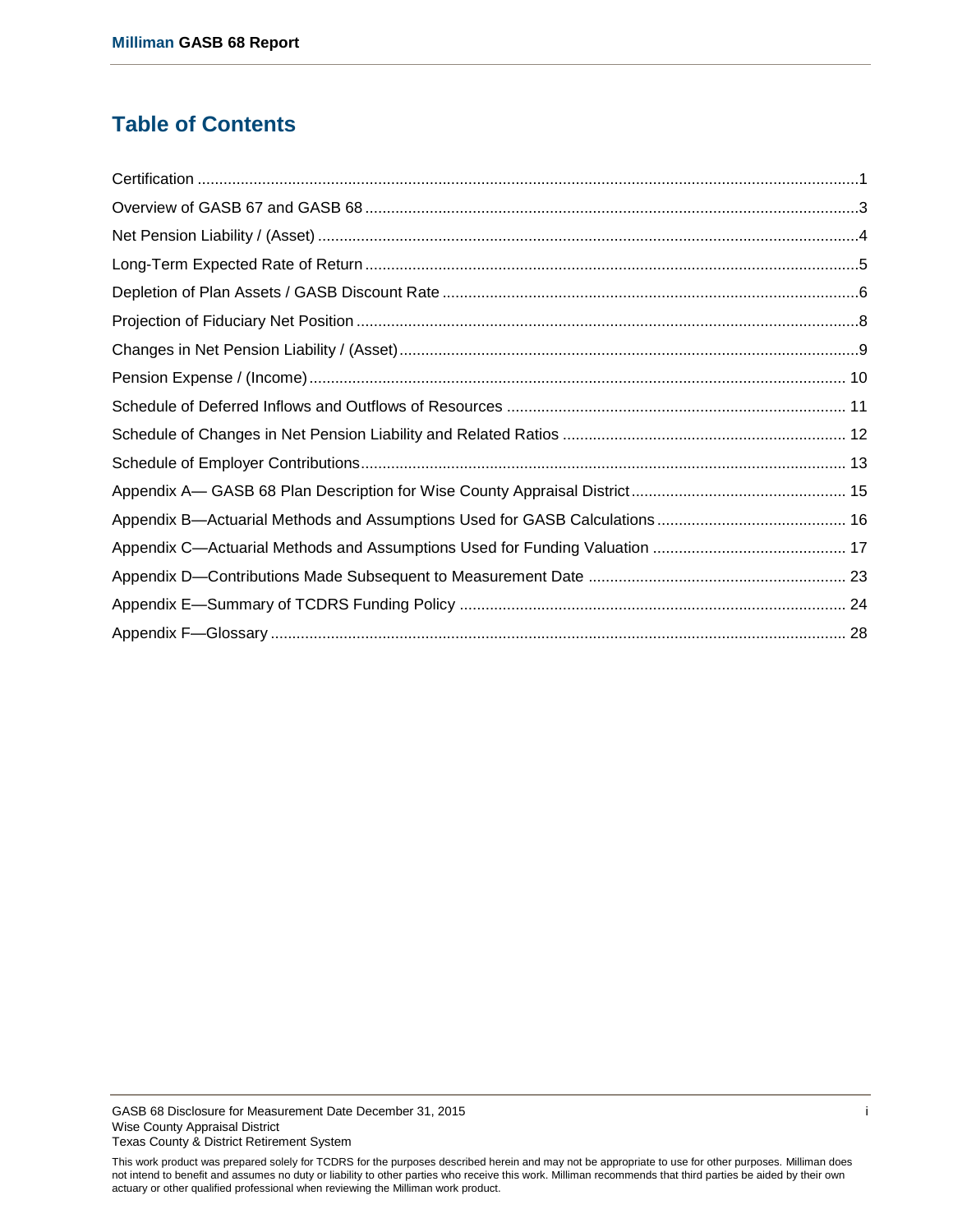# **Certification**

<span id="page-2-0"></span>Actuarial computations presented in this report under Statement No. 68 of the Governmental Accounting Standards Board are for purposes of assisting the plan sponsor in fulfilling their financial accounting requirements. No attempt is being made to offer any accounting opinion or advice. This report is for employers whose fiscal year end is between January 31, 2016 and December 31, 2016. The reporting date for determining plan assets and obligations is December 31, 2015. The calculations enclosed in this report have been made on a basis consistent with our understanding of the plan provisions. Determinations for purposes other than meeting financial reporting requirements may be significantly different than the results contained in this report. Accordingly, additional determinations may be needed for other purposes, such as judging benefit security or meeting employer funding requirements.

In preparing this report, we relied, without audit, on information as of December 31, 2015 furnished by the Texas County & District Retirement System (TCDRS). This information includes, but is not limited to, statutory provisions (as of January 1, 2016), member census data, and financial information.

We performed a limited review of the census and financial information used directly in our analysis and have found them to be reasonably consistent and comparable with information used for other purposes. The valuation results depend on the integrity of this information. If any of this information is inaccurate or incomplete, our results may be different and our calculations may need to be revised.

This report is only an estimate of the Plan's financial condition as of a single date. It can neither predict the Plan's future condition nor guarantee future financial soundness. All costs, liabilities, rates of interest, and other factors for the Plan have been determined on the basis of actuarial assumptions and methods which are individually reasonable (taking into account the experience of the Plan and reasonable expectations); and which in combination, offer a reasonable estimate of anticipated experience affecting the Plan.

Future actuarial measurements may differ significantly from the current measurements presented in this report due to factors such as, but not limited to, the following: plan experience differing from that anticipated by the economic or demographic assumptions; changes in economic or demographic assumptions; increases or decreases expected as part of the natural operation of the methodology used for these measurements (such as the end of an amortization period or additional cost or contribution requirements based on the plan's funded status); and changes in plan provisions or applicable law. Due to the limited scope of the actuarial assignment, we did not perform an analysis of the potential range of such future measurements.

Milliman's work is prepared solely for the internal business use of TCDRS. To the extent that Milliman's work is not subject to disclosure under applicable public records laws, Milliman's work may not be provided to third parties without Milliman's prior written consent. Milliman does not intend to benefit or create a legal duty to the participating employers or any other third party recipient of its work product. Milliman does not authorize the inclusion of Milliman's name or reports in any offering, memorandum, prospectus, securities filing, or solicitation of investment. Any third party recipient should engage qualified professionals for advice appropriate to its own specific needs. The consultants who worked on this assignment are pension actuaries. Milliman's advice is not intended to be a substitute for qualified legal or accounting counsel.

The signing actuaries are independent of the plan sponsor. We are not aware of any relationship that would impair the objectivity of our work.

GASB 68 Disclosure for Measurement Date December 31, 2015 1 Wise County Appraisal District Texas County & District Retirement System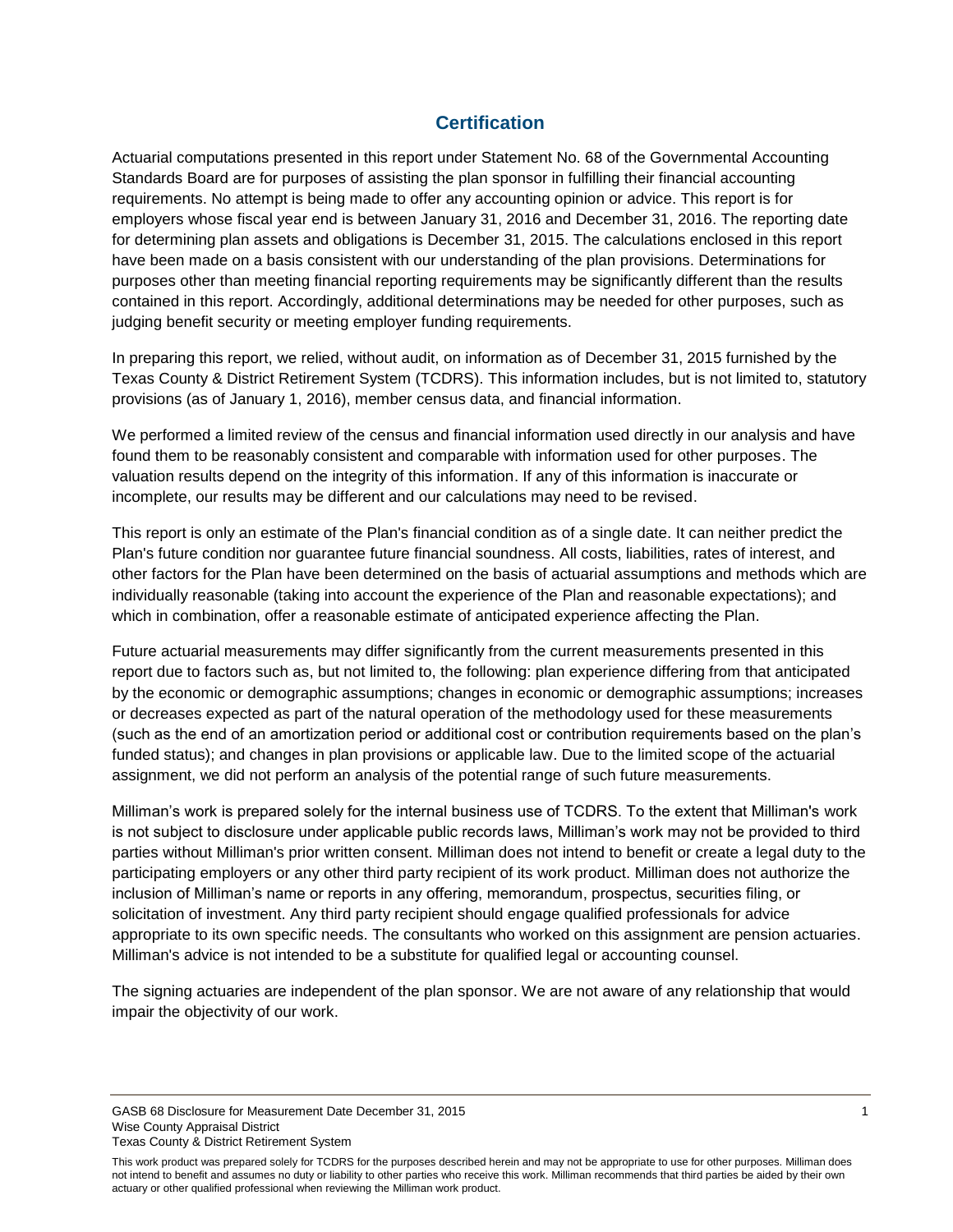On the basis of the foregoing, we hereby certify that, to the best of our knowledge and belief, this report is complete and has been prepared in accordance with generally recognized accepted actuarial principles and practices. Specifically, our calculation of the Net Pension Liability (including the assumptions used) was performed in compliance with the relevant Actuarial Standards of Practice. We are members of the American Academy of Actuaries and meet the Qualification Standards to render the actuarial opinion contained herein.

Mark COlleman

Mark Olleman, FSA, EA, MAAA Craig Glyde, ASA, EA, MAAA Consulting Actuary Consulting Actuary

Nich Colli

Nick Collier, ASA, EA, MAAA Consulting Actuary

GASB 68 Disclosure for Measurement Date December 31, 2015 **2** 2 Wise County Appraisal District Texas County & District Retirement System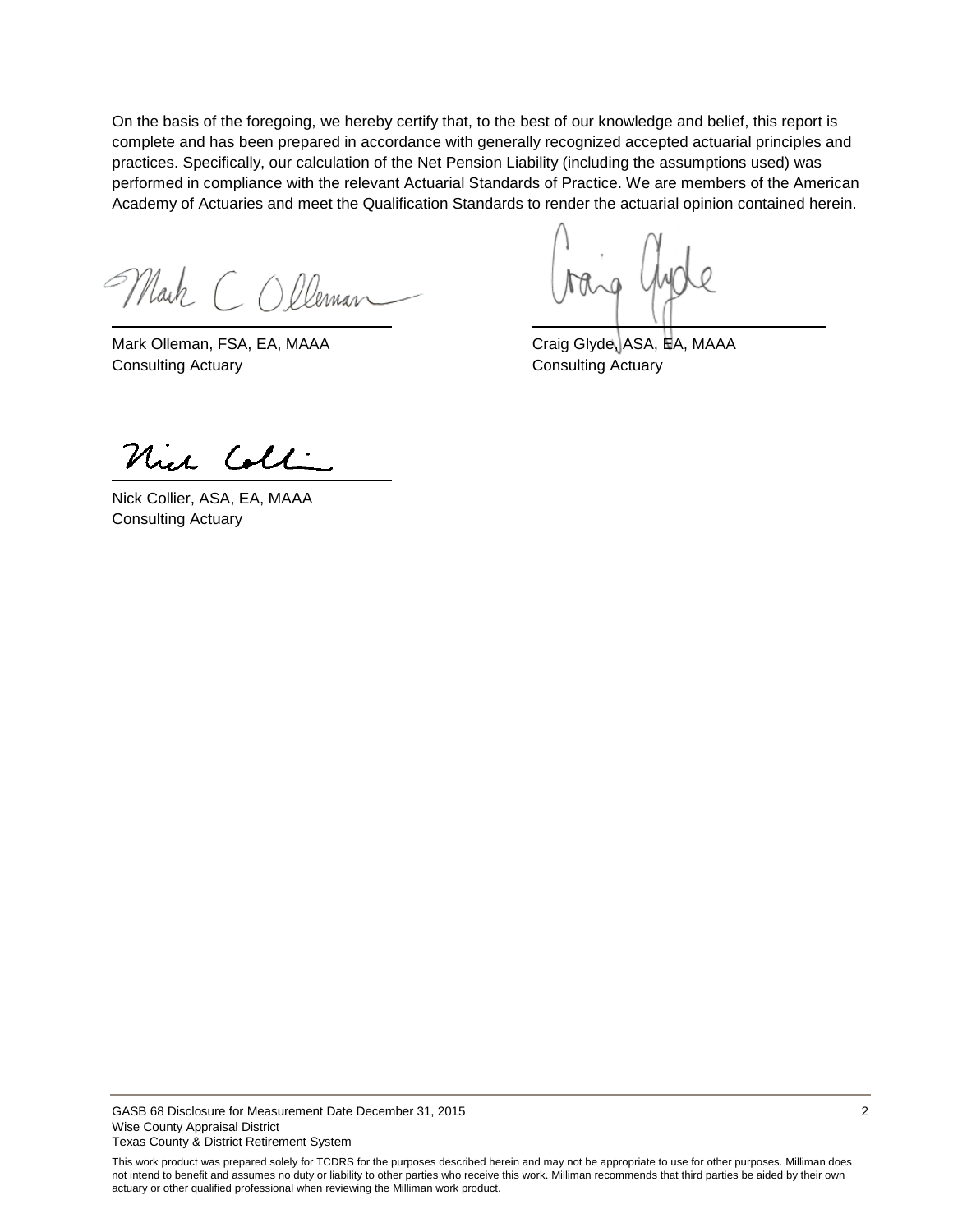# **Overview of GASB 67 and GASB 68**

<span id="page-4-0"></span>In 2012, the Governmental Accounting Standards Board (GASB) released new reporting standards for public pension plans and participating employers. These standards, GASB Statements 67 and 68, substantially changed the reporting requirements previously mandated under GASB Statements 25 and 27. The most notable change is the distinct separation of funding from financial reporting.

GASB 67 applies to financial reporting for the Texas County & District Retirement System (TCDRS) and does not impact participating employers.

GASB 68, which governs the specifics of reporting public pension plan obligations for employers, is required to be implemented for TCDRS employer fiscal years ending June 15, 2015 or later.

Three key ways that GASB 68 affects employer financial statements are:

- 1) GASB 68 requires a liability for pension obligations, known as the Net Pension Liability, to be recognized on the balance sheets of participating employers.
- 2) Changes in the Net Pension Liability from year-to-year will be recognized as Pension Expense on the income statement or reported as deferred inflows/outflows of resources, depending on the type of change.
- 3) Deferred inflows/outflows of resources will need to be reported. These are amounts that are not entirely recognized when they occur. They are recognized over a period of time.

Please refer to the Glossary shown in Appendix F of this report for more information on the relevant accounting terminology.

Note that the previously defined GASB Annual Required Contribution (ARC) has been eliminated under Statements 67 and 68 and is no longer relevant for financial reporting purposes. As a result, plan sponsors have been encouraged to establish a formal funding policy that is separate from financial reporting calculations. A copy of the TCDRS funding policy is shown in Appendix E of this report.

This work product was prepared solely for TCDRS for the purposes described herein and may not be appropriate to use for other purposes. Milliman does not intend to benefit and assumes no duty or liability to other parties who receive this work. Milliman recommends that third parties be aided by their own actuary or other qualified professional when reviewing the Milliman work product.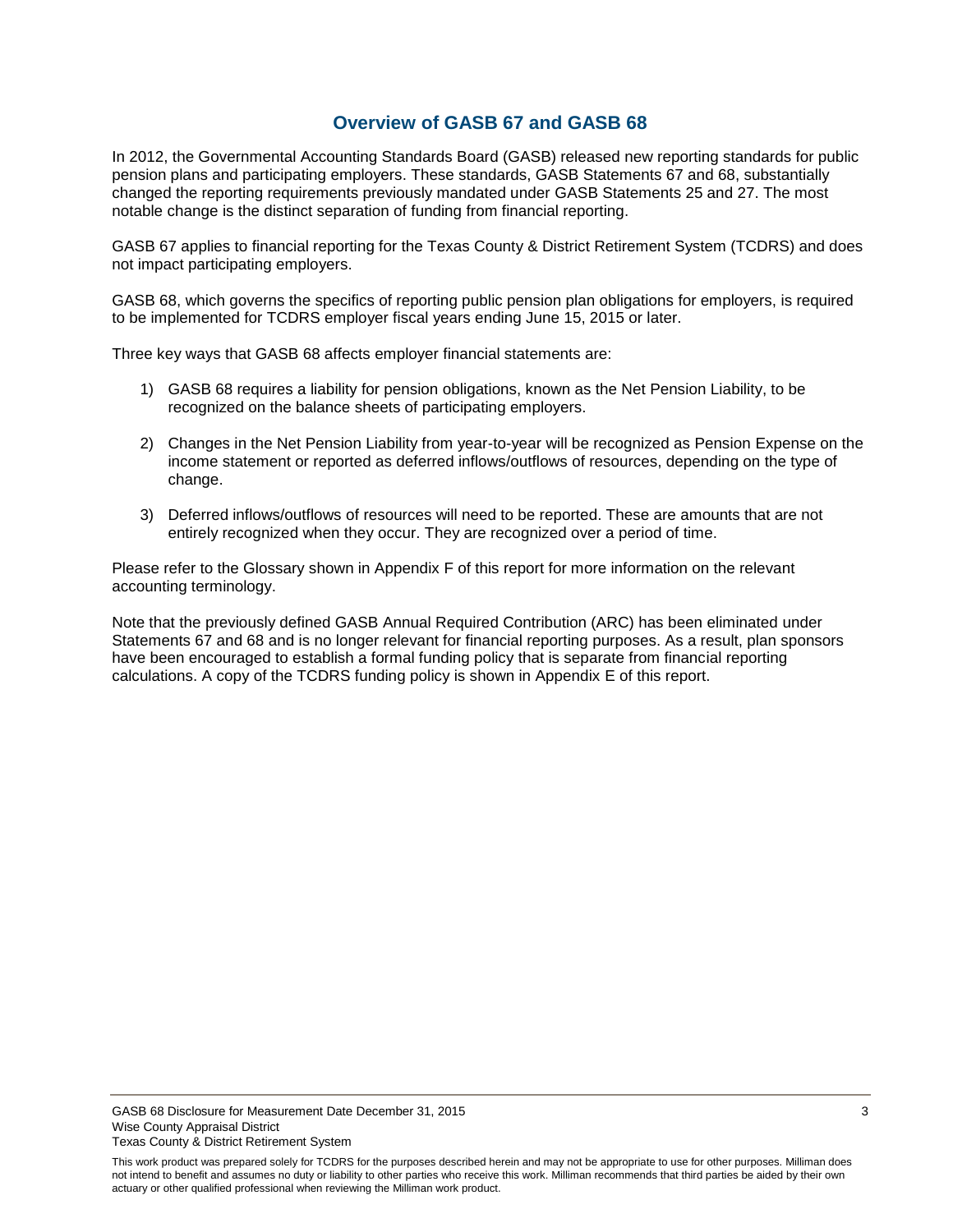# **Net Pension Liability / (Asset)**

<span id="page-5-0"></span>

| <b>Net Pension Liability / (Asset)</b>                   | <b>December 31, 2014</b> | <b>December 31, 2015</b> |
|----------------------------------------------------------|--------------------------|--------------------------|
| Total pension liability                                  | \$3,013,027              | \$3,335,190              |
| Fiduciary net position                                   | 3,126,740                | 3,145,432                |
| Net pension liability / (asset)                          | (113, 713)               | 189.758                  |
| Fiduciary net position as a % of total pension liability | 103.77%                  | 94.31%                   |
| Pensionable covered payroll <sup>(1)</sup>               | \$856,552                | \$881,350                |
| Net pension liability as a % of covered payroll          | (13.28%)                 | 21.53%                   |

The total pension liability was determined by an actuarial valuation as of the valuation date, calculated based on the discount rate and actuarial assumptions below.

*Note: Rounding differences may exist above or in other tables in this report. (1) Payroll is calculated based on contributions as reported to TCDRS.*

#### **Discount Rate**

| Discount rate <sup>(2)</sup>                                                | 8.10%          | 8.10%          |
|-----------------------------------------------------------------------------|----------------|----------------|
| Long-term expected rate of return, net of investment expense <sup>(2)</sup> | 8.10%          | 8.10%          |
| Municipal bond rate <sup>(3)</sup>                                          | Does not apply | Does not apply |

*(2) This rate reflects the long-term rate of return funding valuation assumption of 8.00%, plus 0.10% adjustment to be gross of administrative expenses as required by GASB 68.*

*(3) The plan's fiduciary net position is projected to be available to make all projected future benefit payments of current active, inactive, and retired members. Therefore, the discount rate for calculating the total pension liability is equal to the long-term expected rate of return, and the municipal bond rate does not apply. See page 6 of this report for further details.*

### **Other Key Actuarial Assumptions**

Updated mortality assumptions were adopted in 2015. All other actuarial assumptions that determined the total pension liability as of December 31, 2015 were based on the results of an actuarial experience study for the period January 1, 2009 - December 31, 2012, except where required to be different by GASB 68.

See Appendix B of this report (Actuarial Methods and Assumptions Used for GASB Calculations) for a listing of key assumptions used in the calculation of the total pension liability and other GASB 68 metrics.

See Appendix C (Actuarial Methods and Assumptions Used for Funding Valuation) of this report for a full description of the actuarial assumptions used in the funding valuation.

|                        | <b>Beginning Date</b> | <b>Ending Date</b> |
|------------------------|-----------------------|--------------------|
| Valuation date         | Dec. 31, 2014         | Dec. 31, 2015      |
| Measurement date       | Dec. 31, 2014         | Dec. 31, 2015      |
| Employer's fiscal year | January 1, 2016       | December 31, 2016  |

GASB 68 Disclosure for Measurement Date December 31, 2015 4 American control of the US and the US and the US and the US and the US and the US and the US and the US and the US and the US and the US and the US and the US and Wise County Appraisal District Texas County & District Retirement System

This work product was prepared solely for TCDRS for the purposes described herein and may not be appropriate to use for other purposes. Milliman does not intend to benefit and assumes no duty or liability to other parties who receive this work. Milliman recommends that third parties be aided by their own actuary or other qualified professional when reviewing the Milliman work product.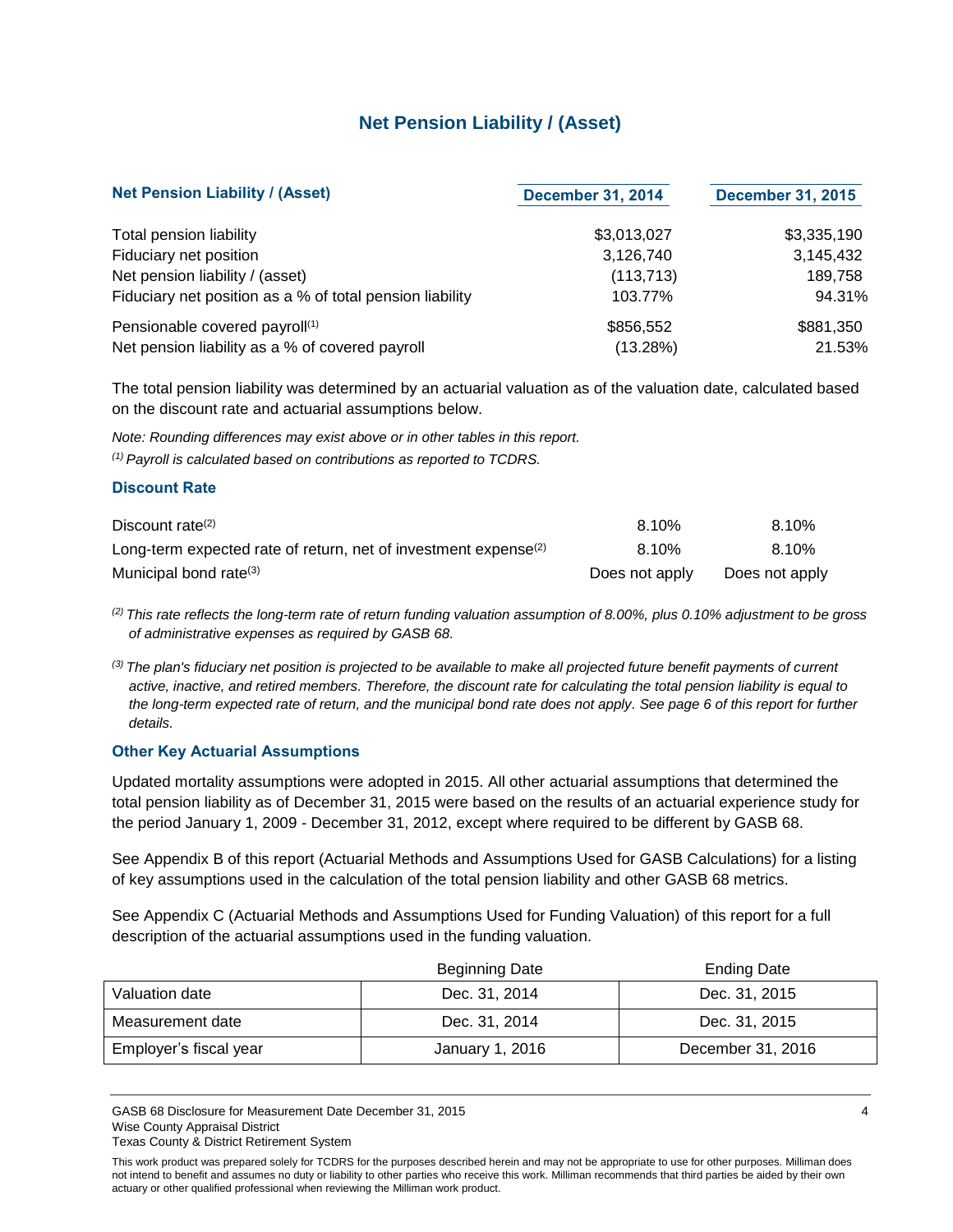# **Long-Term Expected Rate of Return**

<span id="page-6-0"></span>The long-term expected rate of return on TCDRS assets is determined by adding expected inflation to expected long-term real returns, and reflecting expected volatility and correlation. The capital market assumptions and information shown below are provided by TCDRS' investment consultant, Cliffwater LLC. The numbers shown are based on January 2016 information for a 7-10 year time horizon.

Note that the valuation assumption for long-term expected return is re-assessed at a minimum of every four years, and is set based on a 30-year time horizon; the most recent analysis was performed in 2013. See Milliman's TCDRS Investigation of Experience report for the period January 1, 2009 – December 31, 2012 for more details.

|                                         |                                                                                       |                                            | <b>Geometric Real</b><br><b>Rate of Return</b> |
|-----------------------------------------|---------------------------------------------------------------------------------------|--------------------------------------------|------------------------------------------------|
| <b>Asset Class</b>                      | <b>Benchmark</b>                                                                      | <b>Target</b><br>Allocation <sup>(1)</sup> | (Expected Minus<br>Inflation) $(2)$            |
| <b>US Equities</b>                      | Dow Jones U.S. Total Stock Market Index                                               | 14.50%                                     | 5.45%                                          |
| <b>Private Equity</b>                   | Cambridge Associates Global Private Equity & Venture<br>Capital Index <sup>(3)</sup>  | 14.00%                                     | 8.45%                                          |
| <b>Global Equities</b>                  | MSCI World (net) Index                                                                | 1.50%                                      | 5.75%                                          |
| International Equities - Developed      | MSCI World Ex USA (net)                                                               | 10.00%                                     | 5.45%                                          |
| International Equities - Emerging       | MSCI World Ex USA (net)                                                               | 8.00%                                      | 6.45%                                          |
| Investment-Grade Bonds                  | Barclays Capital Aggregate Bond Index                                                 | 3.00%                                      | 1.00%                                          |
| <b>High-Yield Bonds</b>                 | Citigroup High-Yield Cash-Pay Capped Index                                            | 3.00%                                      | 5.10%                                          |
| <b>Opportunistic Credit</b>             | Citigroup High-Yield Cash-Pay Capped Index                                            | 2.00%                                      | 5.09%                                          |
| Direct Lending                          | Citigroup High-Yield Cash-Pay Capped Index                                            | 5.00%                                      | 6.40%                                          |
| <b>Distressed Debt</b>                  | Citigroup High-Yield Cash-Pay Capped Index                                            | 3.00%                                      | 8.10%                                          |
| <b>REIT Equities</b>                    | 67% FTSE NAREIT Equity REITs Index + 33% FRSE<br>EPRA/NAREIT Global Real Estate Index | 3.00%                                      | 4.00%                                          |
| Master Limited Partnerships (MLPs)      | Alerian MLP Index                                                                     | 3.00%                                      | 6.80%                                          |
| <b>Private Real Estate Partnerships</b> | Cambridge Associates Real Estate Index <sup>(4)</sup>                                 | 5.00%                                      | 6.90%                                          |
| Hedge Funds                             | Hedge Fund Research, Inc. (HFRI) Fund of Funds<br>Composite Index                     | 25.00%                                     | 5.25%                                          |

*(1) Target asset allocation adopted at the April 2016 TCDRS Board meeting.*

*(2) Geometric real rates of return in addition to assumed inflation of 1.6%, per Cliffwater's 2016 capital market assumptions.*

*(3) Includes vintage years 2006-present of Quarter Pooled Horizon IRRs.*

*(4) Includes vintage years 2007-present of Quarter Pooled Horizon IRRs.*

This work product was prepared solely for TCDRS for the purposes described herein and may not be appropriate to use for other purposes. Milliman does not intend to benefit and assumes no duty or liability to other parties who receive this work. Milliman recommends that third parties be aided by their own actuary or other qualified professional when reviewing the Milliman work product.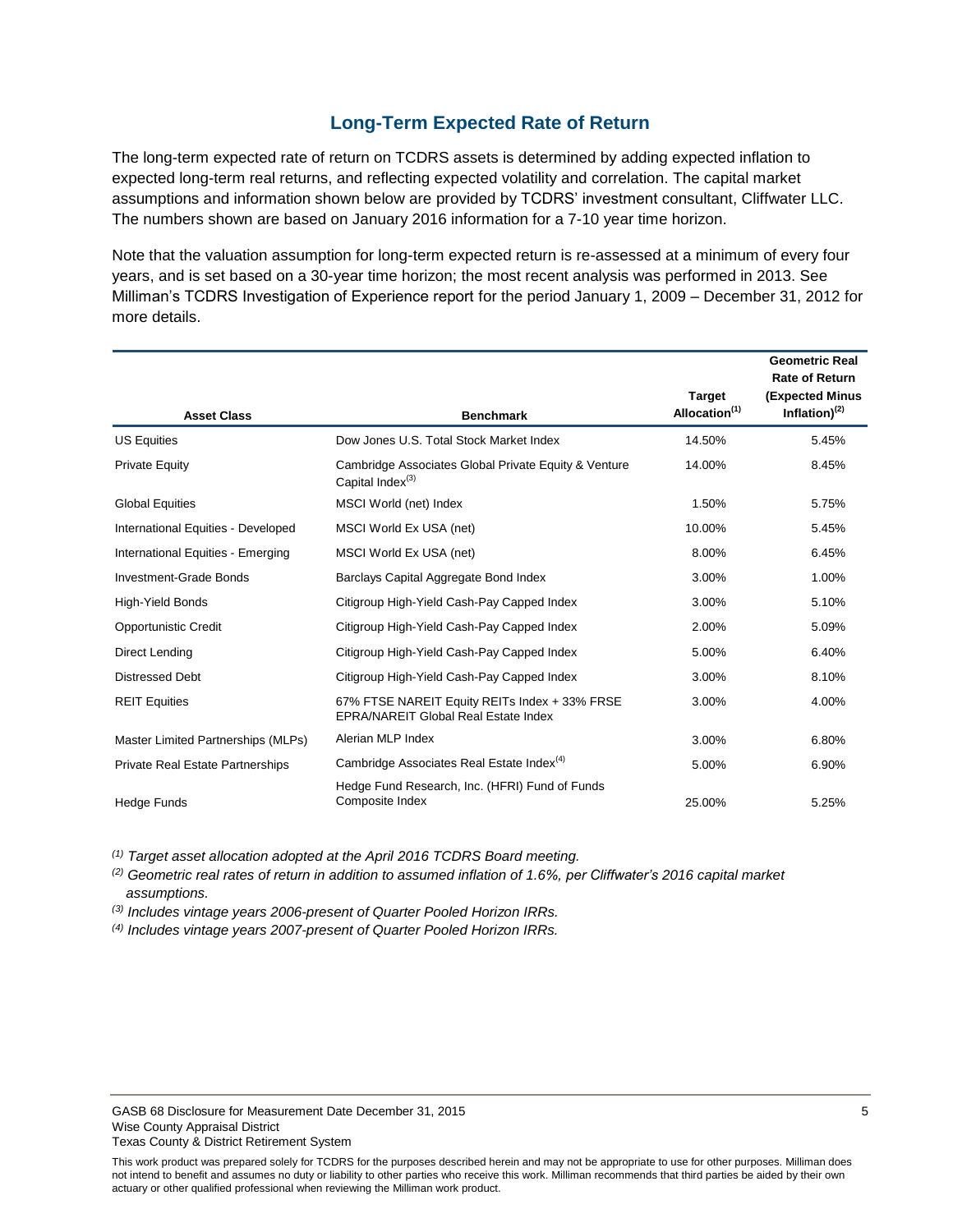# **Depletion of Plan Assets / GASB Discount Rate**

<span id="page-7-0"></span>The discount rate is the single rate of return that, when applied to all projected benefit payments results in an actuarial present value of projected benefit payments equal to the total of the following:

- 1. The actuarial present value of benefit payments projected to be made in future periods in which (a) the amount of the pension plan's fiduciary net position is projected to be greater than the benefit payments that are projected to be made in that period and (b) pension plan assets up to that point are expected to be invested using a strategy to achieve the long-term rate of return, calculated using the long-term expected rate of return on pension plan investments.
- 2. The actuarial present value of projected benefit payments not included in (1), calculated using the municipal bond rate.

Therefore, if plan investments in a given future year are greater than projected benefit payments in that year and are invested such that they are expected to earn the long-term rate of return, the discount rate applied to projected benefit payments in that year should be the long-term expected rate of return on plan investments. If future years exist where this is not the case, then an index rate reflecting the yield on a 20-year, tax-exempt municipal bond should be used to discount the projected benefit payments for those years.

The determination of a future date when plan investments are not sufficient to pay projected benefit payments is often referred to as a depletion date projection. A depletion date projection compares projections of the pension plan's fiduciary net position to projected benefit payments and aims to determine a future date, if one exists, when the fiduciary net position is projected to be less than projected benefit payments. If an evaluation of the sufficiency of the projected fiduciary net position compared to projected benefit payments can be made with sufficient reliability without performing a depletion date projection, alternative methods to determine sufficiency may be applied.

In order to determine the discount rate to be used by the employer we have used an alternative method to determine the sufficiency of the fiduciary net position in all future years. Our alternative method reflects the funding requirements under the employer's funding policy and the legal requirements under the TCDRS Act.

- 1. TCDRS has a funding policy where the Unfunded Actuarial Accrued Liability (UAAL) shall be amortized as a level percent of pay over 20-year closed layered periods.
- 2. Under the TCDRS Act, the employer is legally required to make the contribution specified in the funding policy.
- 3. The employer's assets are projected to exceed its accrued liabilities in 20 years or less. When this point is reached, the employer is still required to contribute at least the normal cost.
- 4. Any increased cost due to the adoption of a COLA is required to be funded over a period of 15 years, if applicable.

Based on the above, the projected fiduciary net position is determined to be sufficient compared to projected benefit payments. Based on the expected level of cash flows and investment returns to the system, the fiduciary net position as a percentage of total pension liability is projected to increase from its current level in future years.

Since the projected fiduciary net position is projected to be sufficient to pay projected benefit payments in all future years, the discount rate for purposes of calculating the total pension liability and net pension liability of the employer is equal to the long-term assumed rate of return on investments. This long-term assumed rate of

GASB 68 Disclosure for Measurement Date December 31, 2015 **6** 6 **GASB 6** 6 Wise County Appraisal District

Texas County & District Retirement System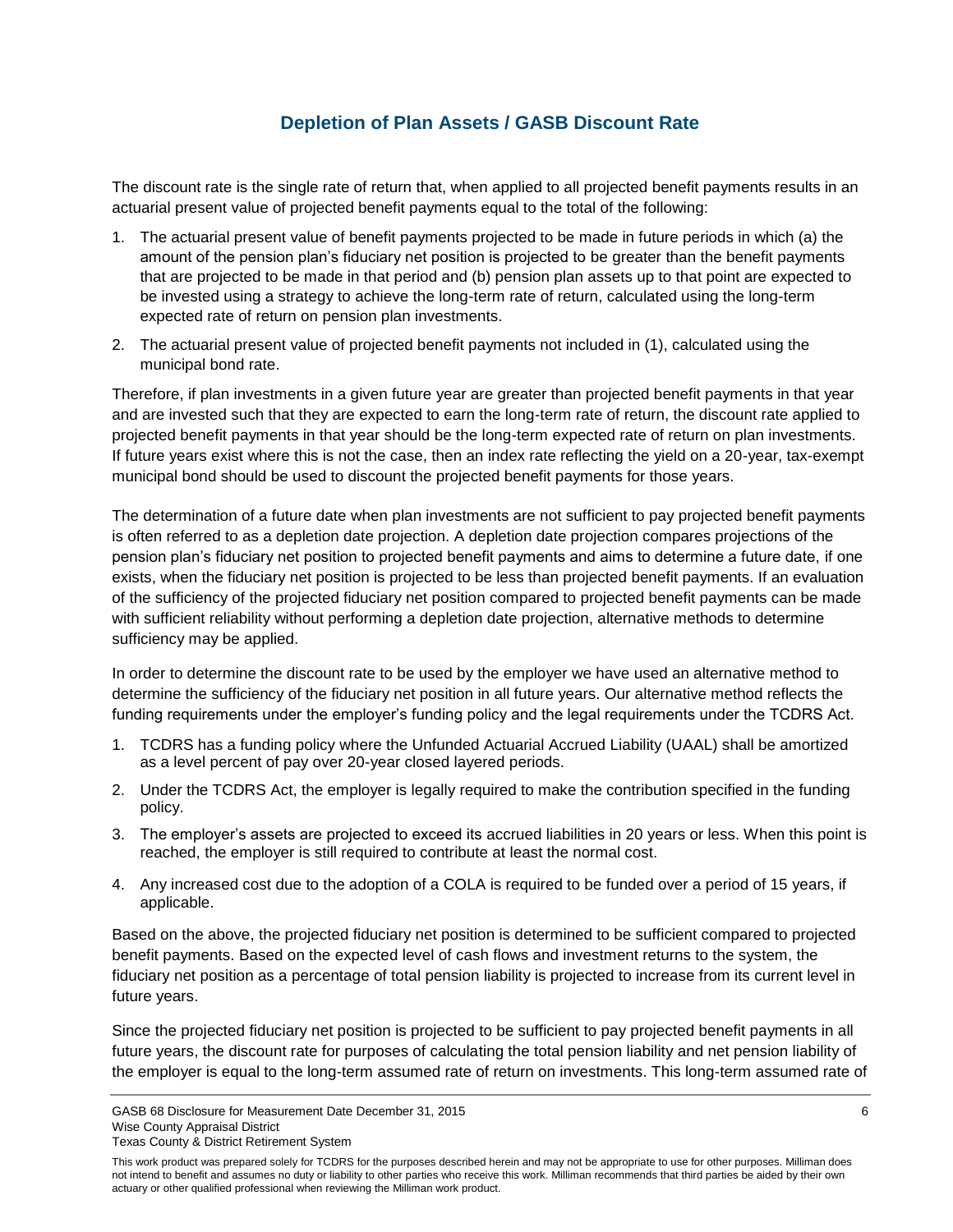return should be net of investment expenses, but gross of administrative expenses for GASB 68 purposes. Therefore, we have used a discount rate of 8.10%. This rate reflects the long-term assumed rate of return on assets for funding purposes of 8.00%, net of all expenses, increased by 0.10% to be gross of administrative expenses.

As additional documentation for auditing purposes, we have shown the projection of the Fiduciary Net Position in the following exhibit ("Projection of Fiduciary Net Position").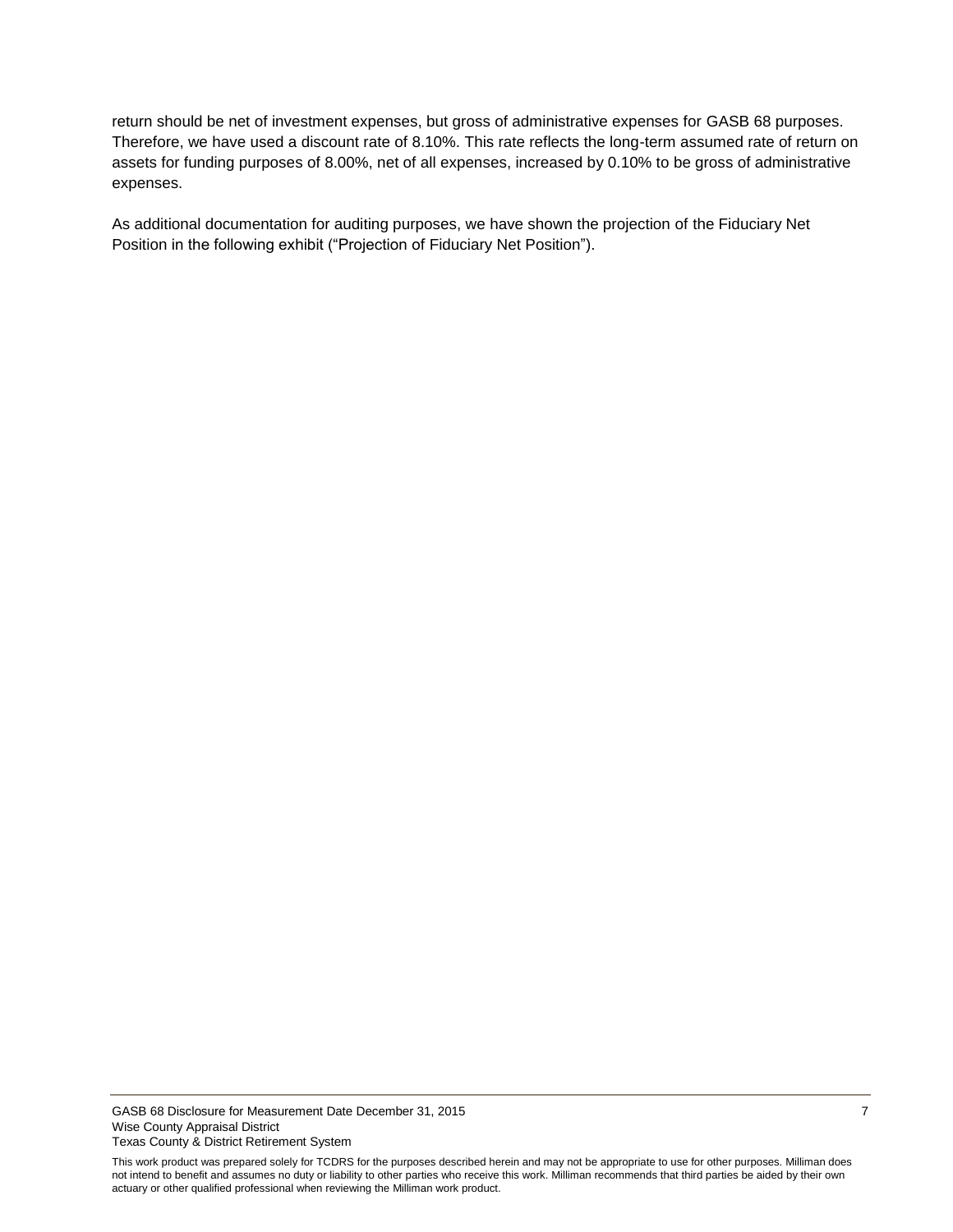# **Projection of Fiduciary Net Position\***

<span id="page-9-0"></span>

| <b>Calendar</b><br>Year<br>Ending** | <b>Projected Beginning</b><br><b>Fiduciary</b><br><b>Net Position</b><br>(a) | <b>Projected</b><br><b>Total</b><br><b>Contributions</b><br>(b) | <b>Projected</b><br><b>Benefit</b><br><b>Payments</b><br>(c) | <b>Projected</b><br><b>Administrative</b><br>Expenses***<br>(d) | <b>Projected</b><br><b>Investment</b><br><b>Earnings</b><br>(e) | <b>Projected</b><br><b>Ending Fiduciary</b><br><b>Net Position</b><br>$(a)+(b)-(c)-(d)+(e)$ |
|-------------------------------------|------------------------------------------------------------------------------|-----------------------------------------------------------------|--------------------------------------------------------------|-----------------------------------------------------------------|-----------------------------------------------------------------|---------------------------------------------------------------------------------------------|
| 2016                                | \$3,145,432                                                                  | \$127,541                                                       | \$144,083                                                    | \$3,145                                                         | \$253,998                                                       | \$3,379,742                                                                                 |
| 2017                                | 3,379,742                                                                    | 133,694                                                         | 93,583                                                       | 3,380                                                           | 275,218                                                         | 3,691,691                                                                                   |
| 2018                                | 3,691,691                                                                    | 135,455                                                         | 113,640                                                      | 3,692                                                           | 299,747                                                         | 4,009,561                                                                                   |
| 2019                                | 4,009,561                                                                    | 138,013                                                         | 136,637                                                      | 4,010                                                           | 324,670                                                         | 4,331,598                                                                                   |
| 2020                                | 4,331,598                                                                    | 141,161                                                         | 159,759                                                      | 4,332                                                           | 349,949                                                         | 4,658,617                                                                                   |
| 2021                                | 4,658,617                                                                    | 141,916                                                         | 192,151                                                      | 4,659                                                           | 375,168                                                         | 4,978,891                                                                                   |
| 2022                                | 4,978,891                                                                    | 138,122                                                         | 221,912                                                      | 4,979                                                           | 399,765                                                         | 5,289,887                                                                                   |
| 2023                                | 5,289,887                                                                    | 135,108                                                         | 250,929                                                      | 5,290                                                           | 423,671                                                         | 5,592,448                                                                                   |
| 2024                                | 5,592,448                                                                    | 131,972                                                         | 280,212                                                      | 5,592                                                           | 446,879                                                         | 5,885,495                                                                                   |
| 2025                                | 5,885,495                                                                    | 128,885                                                         | 309,794                                                      | 5,885                                                           | 469,307                                                         | 6,168,007                                                                                   |
| ÷                                   |                                                                              |                                                                 |                                                              |                                                                 |                                                                 |                                                                                             |
| 2035                                | 7,868,704                                                                    | 103,588                                                         | 599,528                                                      | 7,869                                                           | 617,358                                                         | 7,982,252                                                                                   |
| 2045                                | 7,522,538                                                                    | 11,266                                                          | 779,373                                                      | 7,523                                                           | 578,524                                                         | 7,325,433                                                                                   |
|                                     |                                                                              |                                                                 |                                                              |                                                                 |                                                                 |                                                                                             |
| 2055                                | 5,361,786                                                                    | 1,020                                                           | 601,836                                                      | 5,362                                                           | 410,232                                                         | 5,165,840                                                                                   |
| 2065                                | 4,231,081                                                                    | $\mathbf 0$                                                     | 308,483                                                      | 4,231                                                           | 330,299                                                         | 4,248,665                                                                                   |
| 2075                                | 5,864,299                                                                    | $\mathbf 0$                                                     | 98,705                                                       | 5,864                                                           | 470,856                                                         | 6,230,585                                                                                   |
|                                     |                                                                              |                                                                 |                                                              |                                                                 |                                                                 |                                                                                             |
| 2085                                | 11,791,702                                                                   | 0                                                               | 14,224                                                       | 11,792                                                          | 954,095                                                         | 12,719,781                                                                                  |
| 2095                                | 25,353,821                                                                   | 0                                                               | 570                                                          | 25,354                                                          | 2,052,630                                                       | 27,380,527                                                                                  |

*\* Projection values include no assumption for future cost-of-living adjustments.*

*\*\* Note that only select years have been shown for formatting purposes* 

*\*\*\* Administrative expenses are assumed to be 0.10% of Fiduciary Net Position.*

GASB 68 Disclosure for Measurement Date December 31, 2015 **8** 8 Wise County Appraisal District Texas County & District Retirement System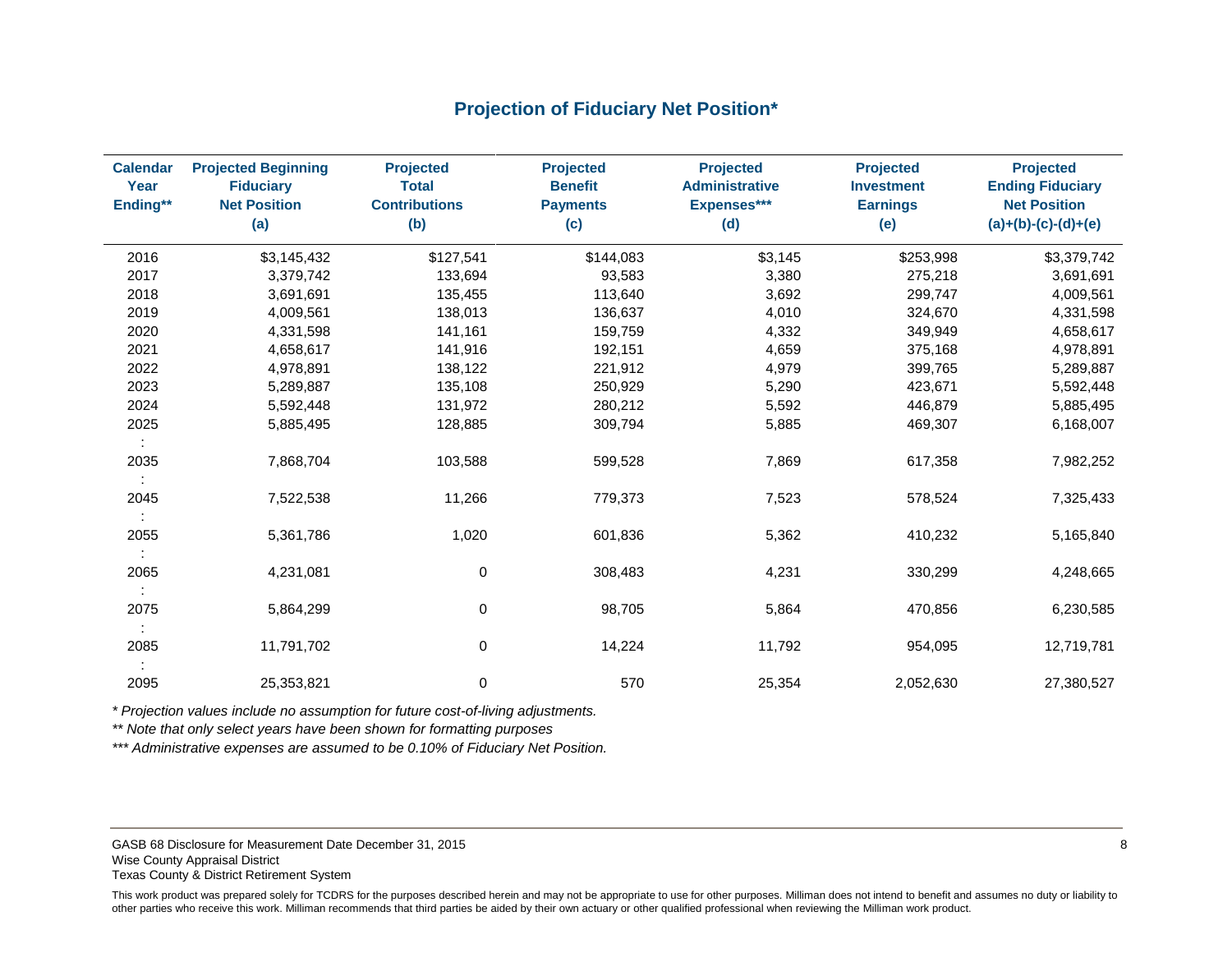# **Changes in Net Pension Liability / (Asset)**

<span id="page-10-0"></span>

| <b>Changes in Net Pension</b><br><b>Liability / (Asset)</b> | <b>Total Pension</b><br><b>Liability</b><br>(a) | <b>Fiduciary</b><br><b>Net Position</b><br>(b) | <b>Net Pension</b><br><b>Liability / (Asset)</b><br>$(a) - (b)$ |
|-------------------------------------------------------------|-------------------------------------------------|------------------------------------------------|-----------------------------------------------------------------|
| Balances as of December 31, 2014                            | \$3,013,027                                     | \$3,126,740                                    | \$(113,713)                                                     |
| Changes for the year:                                       |                                                 |                                                |                                                                 |
| Service cost                                                | 124,181                                         |                                                | 124,181                                                         |
| Interest on total pension liability <sup>(1)</sup>          | 247,478                                         |                                                | 247,478                                                         |
| Effect of plan changes $(2)$                                | (23, 345)                                       |                                                | (23, 345)                                                       |
| Effect of economic/demographic gains or losses              | (11, 519)                                       |                                                | (11, 519)                                                       |
| Effect of assumptions changes or inputs                     | 42,058                                          |                                                | 42,058                                                          |
| Refund of contributions                                     | (2,604)                                         | (2,604)                                        | 0                                                               |
| Benefit payments                                            | (54,087)                                        | (54,087)                                       | $\Omega$                                                        |
| Administrative expenses                                     |                                                 | (2,259)                                        | 2,259                                                           |
| Member contributions                                        |                                                 | 61,694                                         | (61, 694)                                                       |
| Net investment income                                       |                                                 | (54, 612)                                      | 54,612                                                          |
| <b>Employer contributions</b>                               |                                                 | 64,163                                         | (64, 163)                                                       |
| Other $(3)$                                                 | 0                                               | 6,396                                          | (6, 396)                                                        |
| Balances as of December 31, 2015                            | \$3,335,190                                     | \$3,145,432                                    | \$189,758                                                       |

*(1) Reflects the change in the liability due to the time value of money. TCDRS does not charge fees or interest.* 

*(2) Reflects new annuity purchase rates applicable to all TCDRS employers effective January 1, 2018.*

*(3) Relates to allocation of system-wide items.*

# **Sensitivity Analysis**

The following presents the net pension liability of the county/district, calculated using the discount rate of 8.10%, as well as what the Wise County Appraisal District net pension liability would be if it were calculated using a discount rate that is 1 percentage point lower (7.10%) or 1 percentage point higher (9.10%) than the current rate.

|                                 | 1%<br><b>Decrease</b> | <b>Current</b><br><b>Discount Rate</b> | 1%<br><b>Increase</b> |
|---------------------------------|-----------------------|----------------------------------------|-----------------------|
|                                 | 7.10%                 | 8.10%                                  | 9.10%                 |
| Total pension liability         | \$3,814,790           | \$3,335,190                            | \$2,935,448           |
| Fiduciary net position          | 3,145,432             | 3,145,432                              | 3,145,432             |
| Net pension liability / (asset) | \$669,358             | \$189,758                              | (\$209,985)           |

GASB 68 Disclosure for Measurement Date December 31, 2015 9 Wise County Appraisal District Texas County & District Retirement System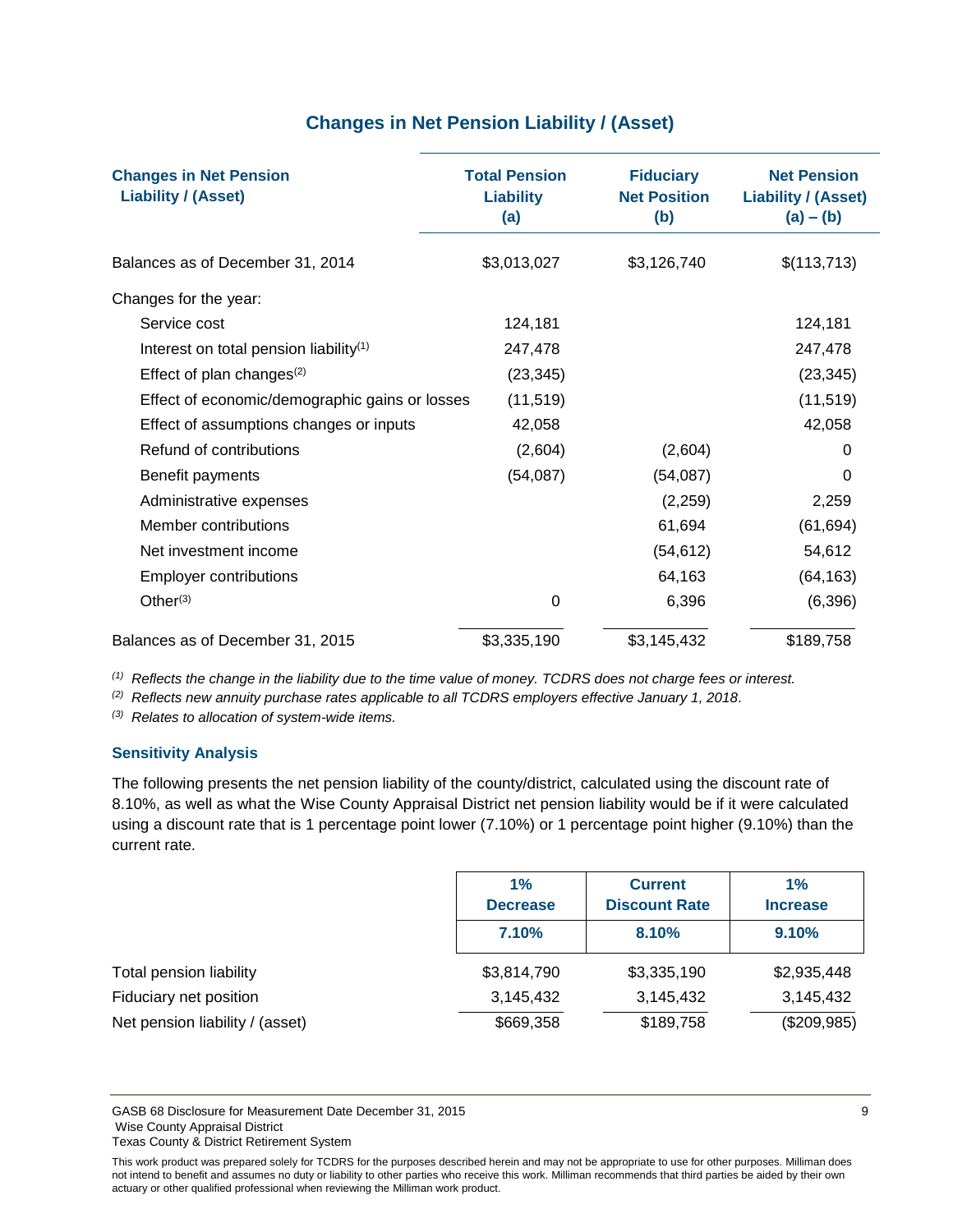# **Pension Expense / (Income)**

<span id="page-11-0"></span>

| <b>Pension Expense / (Income)</b>                     | <b>January 1, 2015 to</b><br><b>December 31, 2015</b> |
|-------------------------------------------------------|-------------------------------------------------------|
| Service cost                                          | \$124,181                                             |
| Interest on total pension liability <sup>(1)</sup>    | 247,478                                               |
| Effect of plan changes                                | (23, 345)                                             |
| Administrative expenses                               | 2,259                                                 |
| Member contributions                                  | (61, 694)                                             |
| Expected investment return net of investment expenses | (258, 436)                                            |
| Recognition of deferred inflows/outflows of resources |                                                       |
| Recognition of economic/demographic gains or losses   | (2,802)                                               |
| Recognition of assumption changes or inputs           | 10,515                                                |
| Recognition of investment gains or losses             | 71,533                                                |
| Other <sup>(2)</sup>                                  | (6,396)                                               |
| Pension expense / (income)                            | \$103,293                                             |

*(1) Reflects the change in the liability due to the time value of money. TCDRS does not charge fees or interest.*

*(2) Relates to allocation of system-wide items.*

As of December 31, 2015, the deferred inflows and outflows of resources are as follows:

| <b>Deferred Inflows / Outflows of Resources</b>                  | <b>Deferred Inflows</b><br>of Resources | <b>Deferred Outflows</b><br>of Resources |
|------------------------------------------------------------------|-----------------------------------------|------------------------------------------|
| Differences between expected and actual experience               | \$8,639                                 | \$234                                    |
| Changes of assumptions                                           | O                                       | 31.544                                   |
| Net difference between projected and actual earnings             | 0                                       | 277,208                                  |
| Contributions made subsequent to measurement date <sup>(3)</sup> | N/A                                     | Employer determined                      |

Amounts currently reported as deferred outflows of resources and deferred inflows of resources related to pensions, excluding contributions made subsequent to the measurement date, will be recognized in pension expense as follows:

| Year ended December 31: |          |
|-------------------------|----------|
| 2016                    | \$79,246 |
| 2017                    | 79,246   |
| 2018                    | 79.246   |
| 2019                    | 62,609   |
| 2020                    | 0        |
| Thereafter $(4)$        |          |

*(3) Any eligible employer contributions made subsequent to the measurement date through the employer's fiscal year end should be reflected as outlined in Appendix D of this report.* 

*(4) Total remaining balance to be recognized in future years, if any. Note that additional future deferred inflows and outflows of resources may impact these numbers.*

GASB 68 Disclosure for Measurement Date December 31, 2015 10 Wise County Appraisal District Texas County & District Retirement System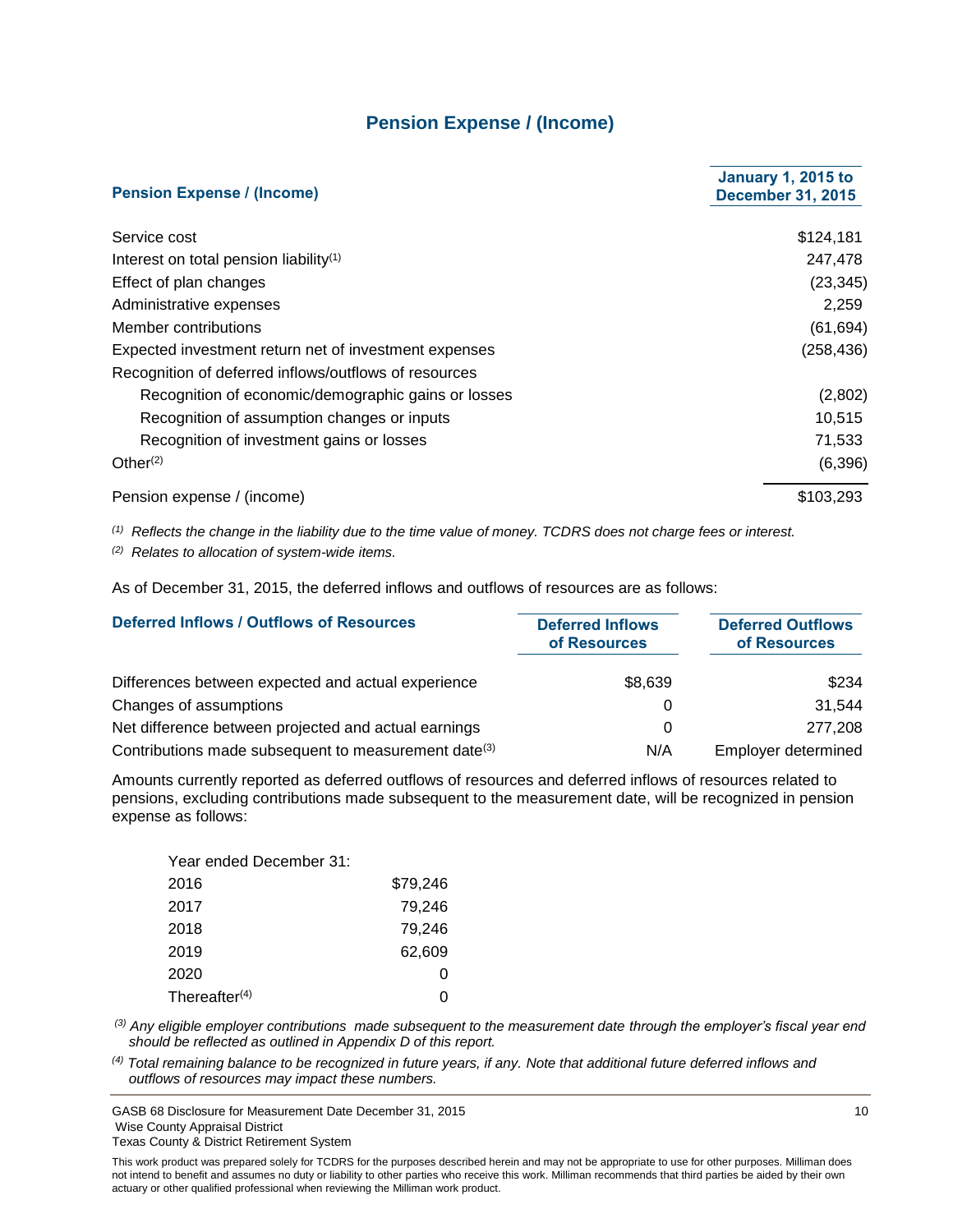<span id="page-12-0"></span>

| Original<br>Amount                      | Date<br>Established | Original<br>Recognition<br>Period <sup>(1)</sup> | Amount<br>Recognized<br>in<br>12/31/2015<br>Expense <sup>(1)</sup> | Balance of<br>Deferred<br><b>Inflows</b><br>12/31/2015 | Balance of<br>Deferred<br>Outflows<br>12/31/2015 |
|-----------------------------------------|---------------------|--------------------------------------------------|--------------------------------------------------------------------|--------------------------------------------------------|--------------------------------------------------|
|                                         |                     |                                                  |                                                                    |                                                        |                                                  |
| Investment (gains) or losses            |                     |                                                  |                                                                    |                                                        |                                                  |
| \$313,047                               | 12/31/2015          | 5.0                                              | \$62,609                                                           | \$0                                                    | \$250,438                                        |
| 44,617                                  | 12/31/2014          | 5.0                                              | 8,923                                                              | 0                                                      | 26,770                                           |
| Economic/ demographic (gains) or losses |                     |                                                  |                                                                    |                                                        |                                                  |
| (11, 519)                               | 12/31/2015          | 4.0                                              | (2,880)                                                            | 8,639                                                  | 0                                                |
|                                         | 12/31/2014          |                                                  |                                                                    |                                                        |                                                  |
| 390                                     |                     | 5.0                                              | 78                                                                 | 0                                                      | 234                                              |
| Assumption changes or inputs            |                     |                                                  |                                                                    |                                                        |                                                  |
| 42,058                                  | 12/31/2015          | 4.0                                              | 10,515                                                             | 0                                                      | 31,544                                           |
| 0                                       | 12/31/2014          | 5.0                                              | 0                                                                  | 0                                                      | 0                                                |
|                                         |                     |                                                  |                                                                    |                                                        |                                                  |

# **Schedule of Deferred Inflows and Outflows of Resources**

*Employer contributions made subsequent to measurement date (2)*

-Employer Determined-

*(1) Investment (gains)/losses are recognized in pension expense over a period of five years; economic/demographic (gains)/losses and assumption changes or inputs are recognized over the average remaining service life for all active, inactive, and retired members.*

*(2) Any eligible employer contributions made subsequent to the measurement date through the employer's fiscal year end should be reflected as outlined in Appendix D of this report.* 

This work product was prepared solely for TCDRS for the purposes described herein and may not be appropriate to use for other purposes. Milliman does not intend to benefit and assumes no duty or liability to other parties who receive this work. Milliman recommends that third parties be aided by their own actuary or other qualified professional when reviewing the Milliman work product.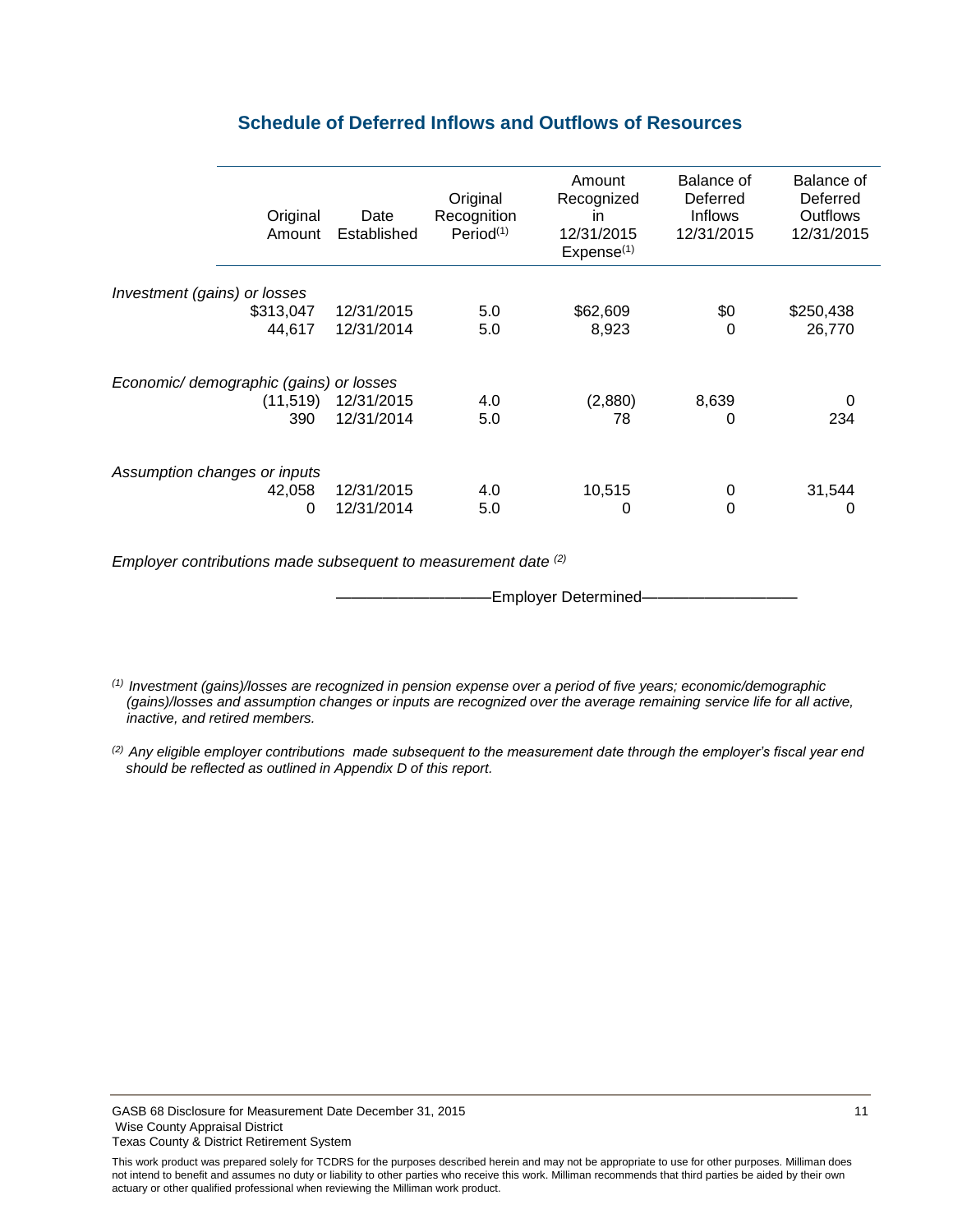<span id="page-13-0"></span>

|                                                             | <b>Year Ended December 31</b> |             |      |      |      |      |      |      |      |      |
|-------------------------------------------------------------|-------------------------------|-------------|------|------|------|------|------|------|------|------|
|                                                             | 2015                          | 2014        | 2013 | 2012 | 2011 | 2010 | 2009 | 2008 | 2007 | 2006 |
| <b>Total Pension Liability</b>                              |                               |             |      |      |      |      |      |      |      |      |
| Service cost                                                | \$124,181                     | \$119,854   | N/A  | N/A  | N/A  | N/A  | N/A  | N/A  | N/A  | N/A  |
| Interest on total pension liability                         | 247,478                       | 223,221     | N/A  | N/A  | N/A  | N/A  | N/A  | N/A  | N/A  | N/A  |
| Effect of plan changes                                      | (23, 345)                     | $\mathbf 0$ | N/A  | N/A  | N/A  | N/A  | N/A  | N/A  | N/A  | N/A  |
| Effect of assumption changes or inputs                      | 42,058                        | $\mathbf 0$ | N/A  | N/A  | N/A  | N/A  | N/A  | N/A  | N/A  | N/A  |
| Effect of economic/demographic (gains) or<br>losses         | (11, 519)                     | 390         | N/A  | N/A  | N/A  | N/A  | N/A  | N/A  | N/A  | N/A  |
| Benefit payments/refunds of contributions                   | (56, 691)                     | (53, 945)   | N/A  | N/A  | N/A  | N/A  | N/A  | N/A  | N/A  | N/A  |
| Net change in total pension liability                       | 322,163                       | 289,520     | N/A  | N/A  | N/A  | N/A  | N/A  | N/A  | N/A  | N/A  |
| Total pension liability, beginning                          | 3,013,027                     | 2,723,507   | N/A  | N/A  | N/A  | N/A  | N/A  | N/A  | N/A  | N/A  |
| Total pension liability, ending (a)                         | \$3,335,190                   | \$3,013,027 | N/A  | N/A  | N/A  | N/A  | N/A  | N/A  | N/A  | N/A  |
| <b>Fiduciary Net Position</b>                               |                               |             |      |      |      |      |      |      |      |      |
| <b>Employer contributions</b>                               | \$64,163                      | \$62,528    | N/A  | N/A  | N/A  | N/A  | N/A  | N/A  | N/A  | N/A  |
| Member contributions                                        | 61,694                        | 59,959      | N/A  | N/A  | N/A  | N/A  | N/A  | N/A  | N/A  | N/A  |
| Investment income net of investment expenses                | (54, 612)                     | 192,468     | N/A  | N/A  | N/A  | N/A  | N/A  | N/A  | N/A  | N/A  |
| Benefit payments/refunds of contributions                   | (56, 691)                     | (53, 945)   | N/A  | N/A  | N/A  | N/A  | N/A  | N/A  | N/A  | N/A  |
| Administrative expenses                                     | (2, 259)                      | (2,309)     | N/A  | N/A  | N/A  | N/A  | N/A  | N/A  | N/A  | N/A  |
| Other                                                       | 6,396                         | 4,016       | N/A  | N/A  | N/A  | N/A  | N/A  | N/A  | N/A  | N/A  |
| Net change in fiduciary net position                        | 18,692                        | 262,717     | N/A  | N/A  | N/A  | N/A  | N/A  | N/A  | N/A  | N/A  |
| Fiduciary net position, beginning                           | 3,126,740                     | 2,864,023   | N/A  | N/A  | N/A  | N/A  | N/A  | N/A  | N/A  | N/A  |
| Fiduciary net position, ending (b)                          | \$3,145,432                   | \$3,126,740 | N/A  | N/A  | N/A  | N/A  | N/A  | N/A  | N/A  | N/A  |
| Net pension liability / (asset), ending = $(a) - (b)$       | \$189,758                     | (\$113,713) | N/A  | N/A  | N/A  | N/A  | N/A  | N/A  | N/A  | N/A  |
| Fiduciary net position as a % of total pension<br>liability | 94.31%                        | 103.77%     | N/A  | N/A  | N/A  | N/A  | N/A  | N/A  | N/A  | N/A  |
| Pensionable covered payroll                                 | \$881,350                     | \$856,552   | N/A  | N/A  | N/A  | N/A  | N/A  | N/A  | N/A  | N/A  |
| Net pension liability as a % of covered payroll             | 21.53%                        | $-13.28%$   | N/A  | N/A  | N/A  | N/A  | N/A  | N/A  | N/A  | N/A  |

# **Schedule of Changes in Net Pension Liability and Related Ratios**

*This schedule is presented to illustrate the requirement to show information for 10 years. However, recalculations of prior years are not required, and if prior years are not reported in accordance with the standards of GASB 67/68, they should not be shown here. Therefore, we have shown only years for which the new GASB statements have been implemented.*

GASB 68 Disclosure for Measurement Date December 31, 2015 12

Texas County & District Retirement System

Wise County Appraisal District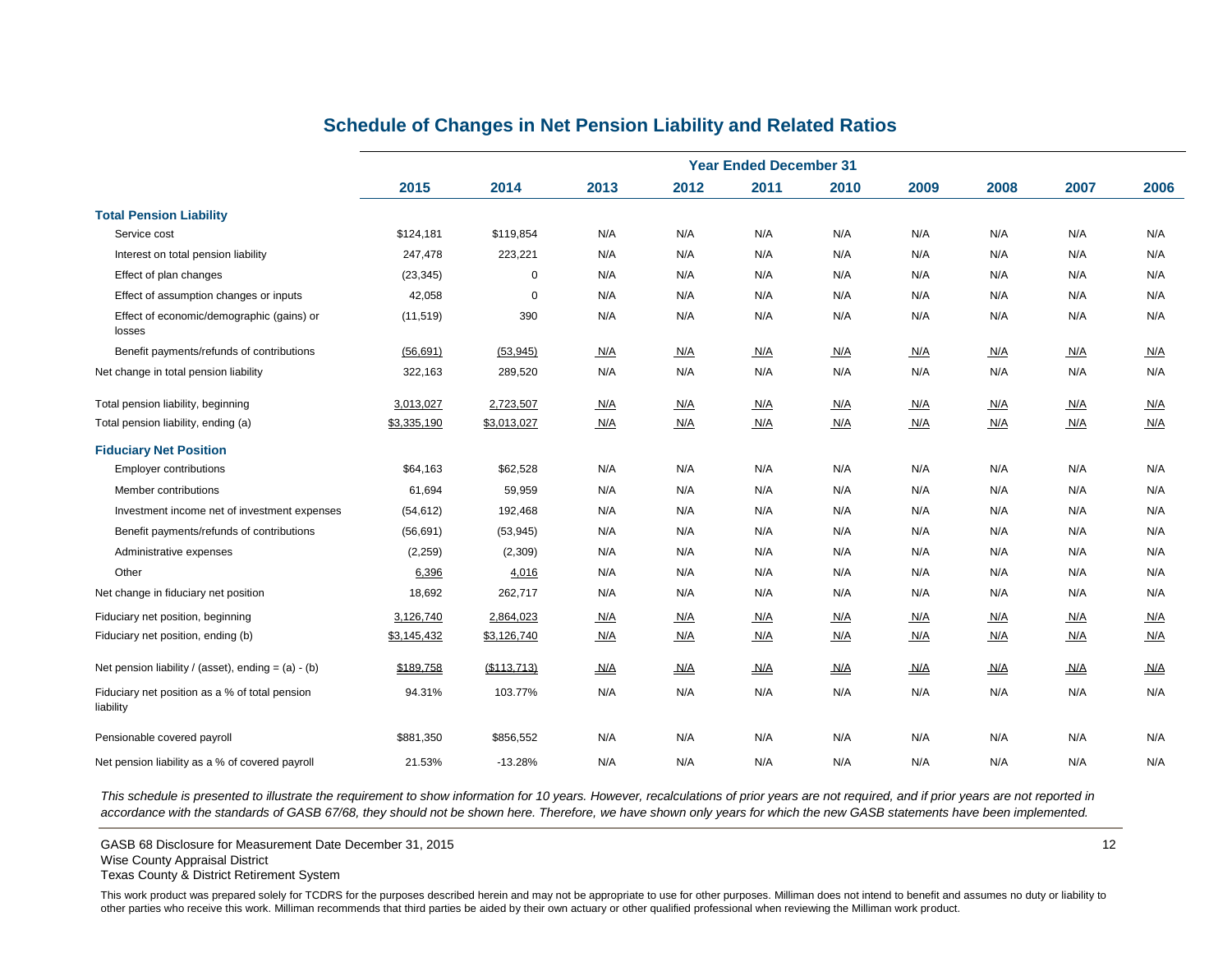# **Schedule of Employer Contributions**

<span id="page-14-0"></span>

| Year<br><b>Ending</b><br>December 31 | <b>Actuarially</b><br><b>Determined</b><br>Contribution <sup>(1)</sup> | <b>Actual</b><br><b>Employer</b><br>Contribution <sup>(1)</sup> | <b>Contribution</b><br><b>Deficiency</b><br>(Excess) | <b>Pensionable</b><br><b>Covered</b><br>Payroll <sup>(2)</sup> | <b>Actual Contribution</b><br>as a % of Covered<br><b>Payroll</b> |
|--------------------------------------|------------------------------------------------------------------------|-----------------------------------------------------------------|------------------------------------------------------|----------------------------------------------------------------|-------------------------------------------------------------------|
| 2006                                 | \$20,216                                                               | \$20,216                                                        | \$0                                                  | \$505,401                                                      | 4.0%                                                              |
| 2007                                 | 26,756                                                                 | 26,756                                                          | 0                                                    | 541,617                                                        | 4.9%                                                              |
| 2008                                 | 23,894                                                                 | 23,894                                                          | 0                                                    | 585,645                                                        | 4.1%                                                              |
| 2009                                 | 29,742                                                                 | 29,742                                                          | 0                                                    | 660,927                                                        | 4.5%                                                              |
| 2010                                 | 41,924                                                                 | 41,924                                                          | 0                                                    | 648,983                                                        | 6.5%                                                              |
| 2011                                 | 47,046                                                                 | 47,046                                                          | $\Omega$                                             | 700,088                                                        | 6.7%                                                              |
| 2012                                 | 50,761                                                                 | 50,761                                                          | $\Omega$                                             | 756,503                                                        | 6.7%                                                              |
| 2013                                 | 53,387                                                                 | 53,387                                                          | $\Omega$                                             | 808,888                                                        | 6.6%                                                              |
| 2014                                 | 62,528                                                                 | 62,528                                                          | 0                                                    | 856,552                                                        | 7.3%                                                              |
| 2015                                 | 64,163                                                                 | 64,163                                                          | 0                                                    | 881,350                                                        | 7.3%                                                              |

(1) *TCDRS calculates actuarially determined contributions on a calendar year basis. GASB Statement No. 68 indicates the employer should report employer contribution amounts on a fiscal year basis.*

(2) *Payroll is calculated based on contributions as reported to TCDRS.*

This work product was prepared solely for TCDRS for the purposes described herein and may not be appropriate to use for other purposes. Milliman does not intend to benefit and assumes no duty or liability to other parties who receive this work. Milliman recommends that third parties be aided by their own actuary or other qualified professional when reviewing the Milliman work product.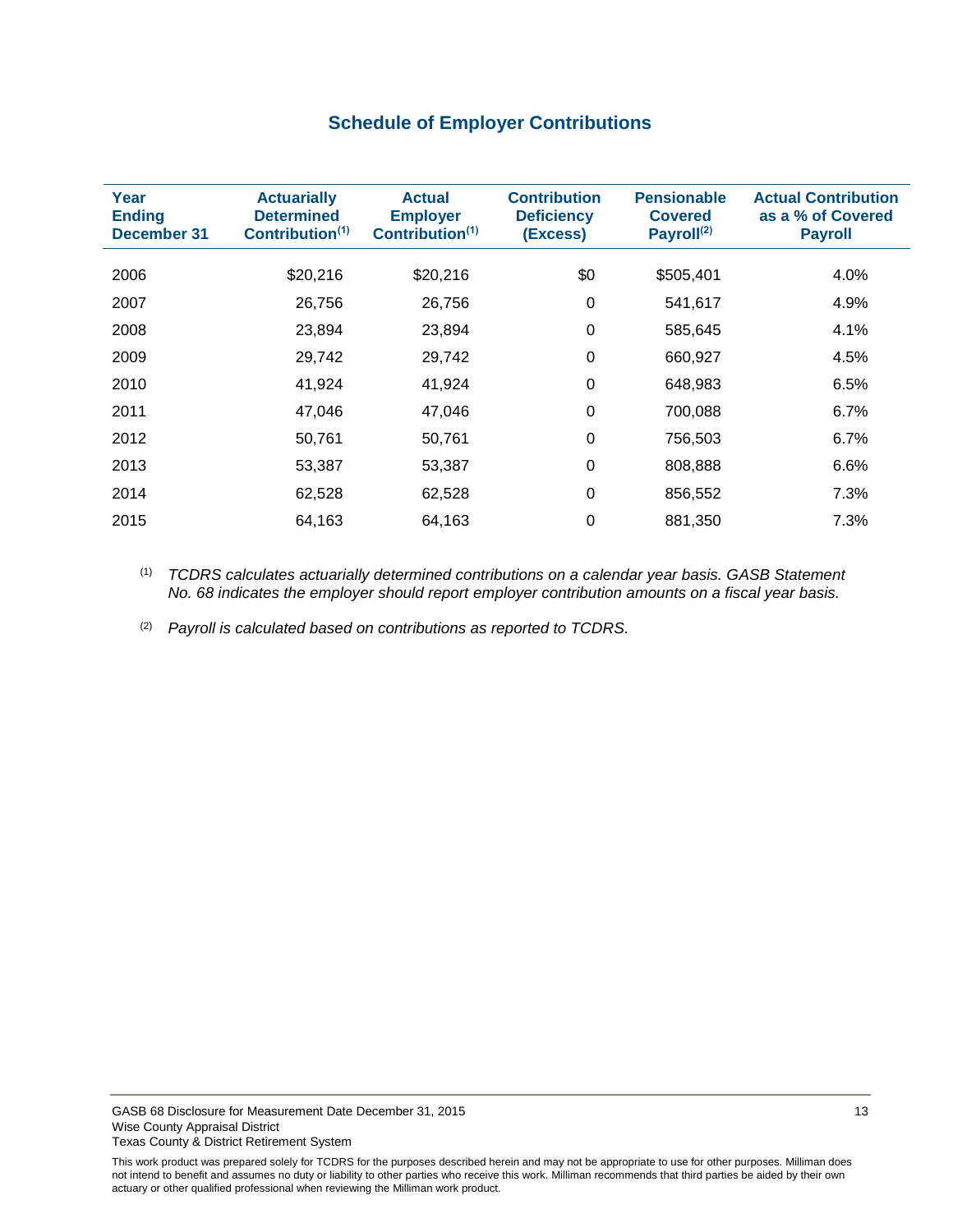#### **Notes to Schedule**

Valuation Date: Actuarially determined contribution rates are calculated each December 31, two years prior to the end of the fiscal year in which contributions are reported.

Methods and assumptions used to determine contribution rates:

| <b>Actuarial Cost Method</b>                             | Entry Age                                                                                                                                                                                                                                                                                         |
|----------------------------------------------------------|---------------------------------------------------------------------------------------------------------------------------------------------------------------------------------------------------------------------------------------------------------------------------------------------------|
| Amortization Method                                      | Level percentage of payroll, closed                                                                                                                                                                                                                                                               |
| <b>Remaining Amortization Period</b>                     | 19.9 years (based on contribution rate calculated in 12/31/2015 valuation)                                                                                                                                                                                                                        |
| <b>Asset Valuation Method</b>                            | 5-year smoothed market                                                                                                                                                                                                                                                                            |
| Inflation                                                | $3.0\%$                                                                                                                                                                                                                                                                                           |
| Salary Increases                                         | Varies by age and service. 4.9% average over career including inflation.                                                                                                                                                                                                                          |
| Investment rate of Return                                | 8.00%, net of investment expenses, including inflation                                                                                                                                                                                                                                            |
| Retirement Age                                           | Members who are eligible for service retirement are assumed to<br>commence receiving benefit payments based on age. The average age at<br>service retirement for recent retirees is 61.                                                                                                           |
| Mortality                                                | In the 2015 actuarial valuation, assumed life expectancies were adjusted<br>as a result of adopting a new projection scale (110% of the MP-2014<br>Ultimate Scale) for 2014 and later. Previously Scale AA had been used.<br>The base table is the RP-2000 table projected with Scale AA to 2014. |
| Changes in Plan Provisions<br>Reflected in the Schedule* | No changes in plan provisions are reflected in the Schedule of Employer<br>Contributions.                                                                                                                                                                                                         |

*\*Only changes effective 2015 and later are shown in the Notes to Schedule.*

GASB 68 Disclosure for Measurement Date December 31, 2015 14 Wise County Appraisal District Texas County & District Retirement System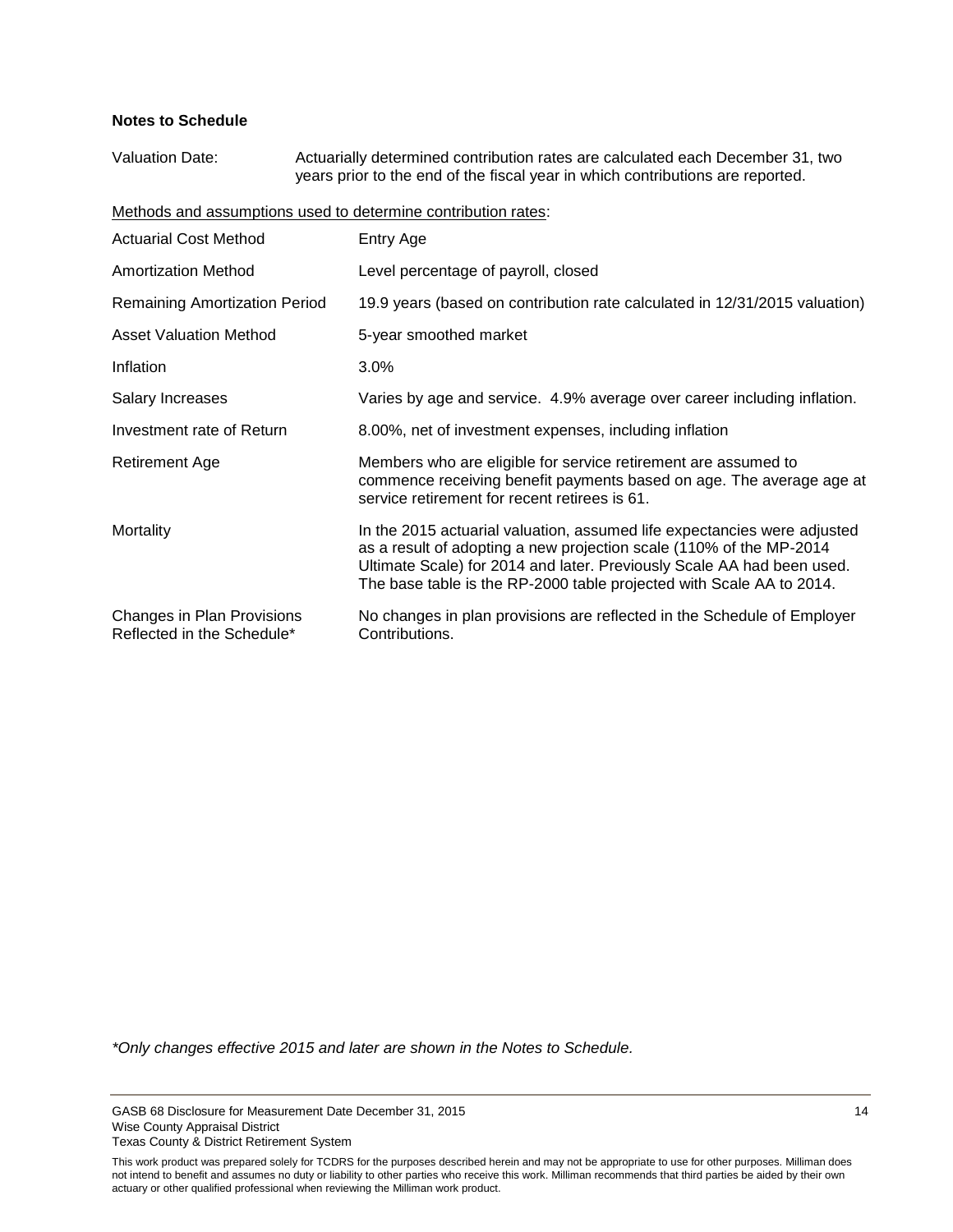# **Appendix A— GASB 68 Plan Description for Wise County Appraisal District**

<span id="page-16-0"></span>A description of the pension plan pursuant to Paragraph 40 of GASB Statement No. 68 is as follows:

- a. Wise County Appraisal District participates in the Texas County & District Retirement System (TCDRS), which is a statewide, agent multiple-employer, public employee retirement system.
- b. A brief description of benefit terms:
	- 1) All full- and part-time non-temporary employees participate in the plan, regardless of the number of hours they work in a year. Employees in a temporary position are not eligible for membership.
	- 2) The plan provides retirement, disability and survivor benefits.
	- 3) TCDRS is a savings-based plan. For the district's plan, 7% of each employee's pay is deposited into his or her TCDRS account. By law, employee accounts earn 7% interest on beginning of year balances annually. At retirement, the account is matched at an employer set percentage (current match is 200%) and is then converted to an annuity.
	- 4) There are no automatic COLAs. Each year, the district may elect an ad hoc COLA for its retirees (if any). There are two COLA types, each limited by actual inflation.
	- 5) Benefit terms are established under the TCDRS Act. They may be amended as of Jan. 1 each year, but must remain in conformity with the Act.
- c. Membership information is shown in the chart below.
- d. The district's contribution rate is calculated annually on an actuarial basis, although the employer may elect to contribute at a higher rate. The Wise County Appraisal District contribution rate is based on the TCDRS funding policy adopted by the TCDRS Board of Trustees and must conform with the TCDRS Act. The employee contribution rates are set by the district and are currently 7%. Contributions to the pension plan from the district for 2015 are shown in the chart on the prior page.
- e. The most recent comprehensive annual financial report for TCDRS can be found at the following link, www.tcdrs.org.

### **Membership Information**

| Members                                                                     | Dec. 31, 2014 | Dec. 31, 2015 |  |
|-----------------------------------------------------------------------------|---------------|---------------|--|
| Number of inactive employees entitled<br>to but not yet receiving benefits: | 15            | 15            |  |
| Number of active employees:                                                 | 17            | 17            |  |
| Average monthly salary*:                                                    | \$4,202       | \$4,360       |  |
| Average age*:                                                               | 47.19         | 48.72         |  |
| Average length of service in years*:                                        | 10.52         | 11.12         |  |

Inactive Employees (or their Beneficiaries) Receiving Benefits

| Number of benefit recipients: |       |       |
|-------------------------------|-------|-------|
| Average monthly benefit:      | \$563 | \$563 |

*\*Averages reported for all active and inactive employees. Average service includes all proportionate service.*

GASB 68 Disclosure for Measurement Date December 31, 2015 15 15 15 16 17 18 18 19 18 19 18 19 19 19 19 19 19 1 Wise County Appraisal District Texas County & District Retirement System

This work product was prepared solely for TCDRS for the purposes described herein and may not be appropriate to use for other purposes. Milliman does not intend to benefit and assumes no duty or liability to other parties who receive this work. Milliman recommends that third parties be aided by their own actuary or other qualified professional when reviewing the Milliman work product.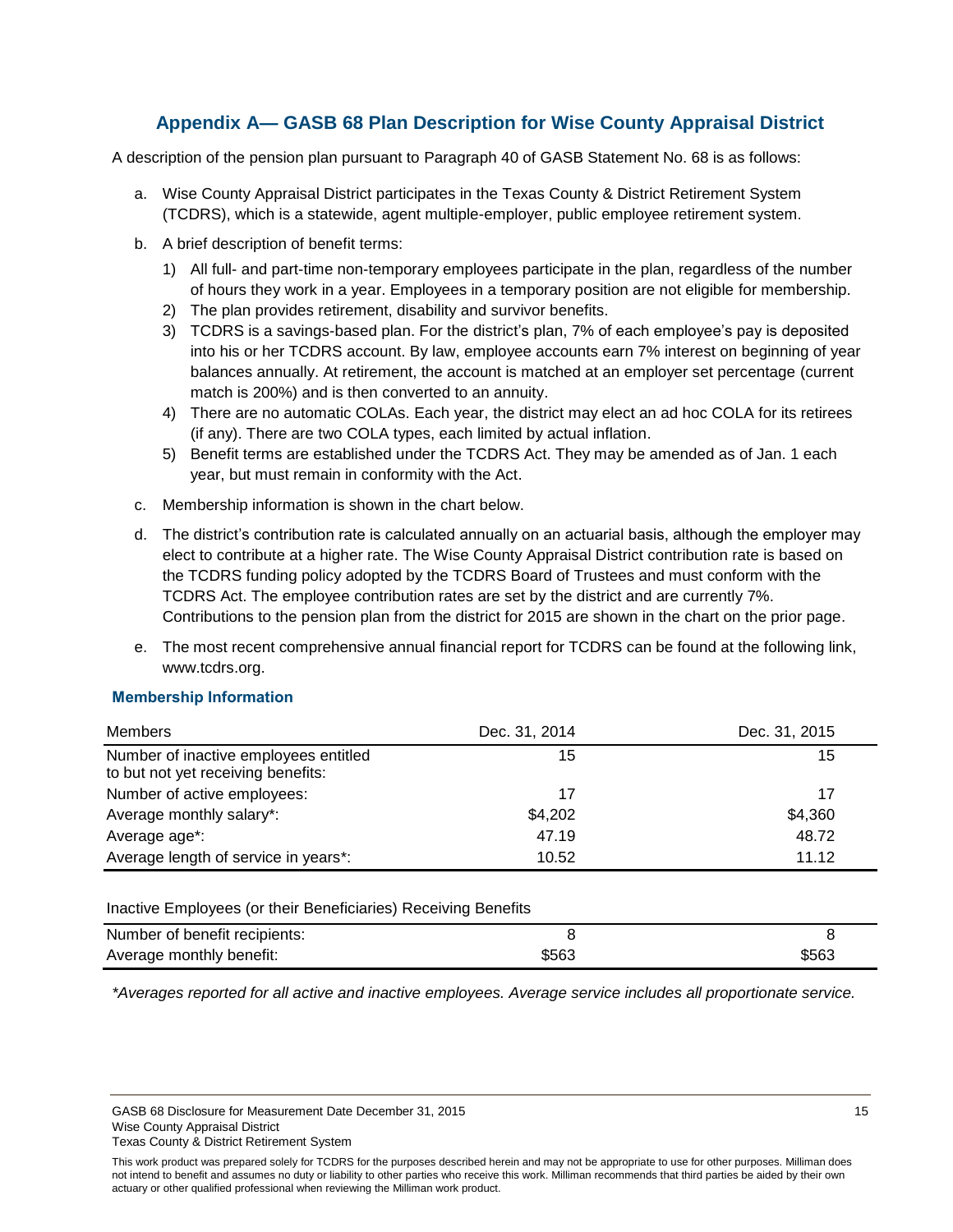# <span id="page-17-0"></span>**Appendix B—Actuarial Methods and Assumptions Used for GASB Calculations**

All actuarial methods and assumptions used for this GASB analysis were the same as those used in the December 31, 2015 funding valuation (see Appendix C, following, for details), except as noted below and throughout this report. Please see the Wise County Appraisal District December 31, 2015 Summary Valuation Report for further details.

Following are the key assumptions and methods used in this GASB analysis.

| <b>Valuation Timing</b>                                                                                                                 | Actuarially determined contribution rates are calculated on a<br>calendar year basis as of December 31, two years prior to the<br>end of the fiscal year in which the contributions are reported.                                                                                                                                          |
|-----------------------------------------------------------------------------------------------------------------------------------------|--------------------------------------------------------------------------------------------------------------------------------------------------------------------------------------------------------------------------------------------------------------------------------------------------------------------------------------------|
| <b>Actuarial Cost Method</b>                                                                                                            | Entry Age Normal <sup>(1)</sup>                                                                                                                                                                                                                                                                                                            |
| <b>Amortization Method</b><br>Recognition of economic/demographic<br>gains or losses<br>Recognition of assumptions changes<br>or inputs | Straight-Line amortization over Expected Working Life<br>Straight-Line amortization over Expected Working Life                                                                                                                                                                                                                             |
| <b>Asset Valuation Method</b><br>Smoothing period<br>Recognition method<br>Corridor                                                     | 5 years<br>Non-asymptotic<br>None                                                                                                                                                                                                                                                                                                          |
| <b>Inflation</b>                                                                                                                        | Same as funding valuation: See Appendix C                                                                                                                                                                                                                                                                                                  |
| <b>Salary Increases</b>                                                                                                                 | Same as funding valuation: See Appendix C                                                                                                                                                                                                                                                                                                  |
| <b>Investment Rate of Return</b>                                                                                                        | 8.10%                                                                                                                                                                                                                                                                                                                                      |
| <b>Cost-of-Living Adjustments</b>                                                                                                       | Cost-of-Living Adjustments for Wise County Appraisal District<br>are not considered to be substantively automatic under GASB<br>68. Therefore, no assumption for future cost-of-living<br>adjustmentsis included in the GASB calculations. No assumption<br>for future cost-of-living adjustments is included in the funding<br>valuation. |
| <b>Retirement Age</b>                                                                                                                   | Same as funding valuation: See Appendix C                                                                                                                                                                                                                                                                                                  |
| <b>Turnover</b>                                                                                                                         | Same as funding valuation: See Appendix C                                                                                                                                                                                                                                                                                                  |
| <b>Mortality</b>                                                                                                                        | Same as funding valuation: See Appendix C                                                                                                                                                                                                                                                                                                  |

*(1) Individual entry age normal cost method, as required by GASB 68, used for GASB calculations. Note that a slightly different version of the entry age normal cost method is used for the funding actuarial valuation.* 

GASB 68 Disclosure for Measurement Date December 31, 2015 16 November 31, 2016 Wise County Appraisal District Texas County & District Retirement System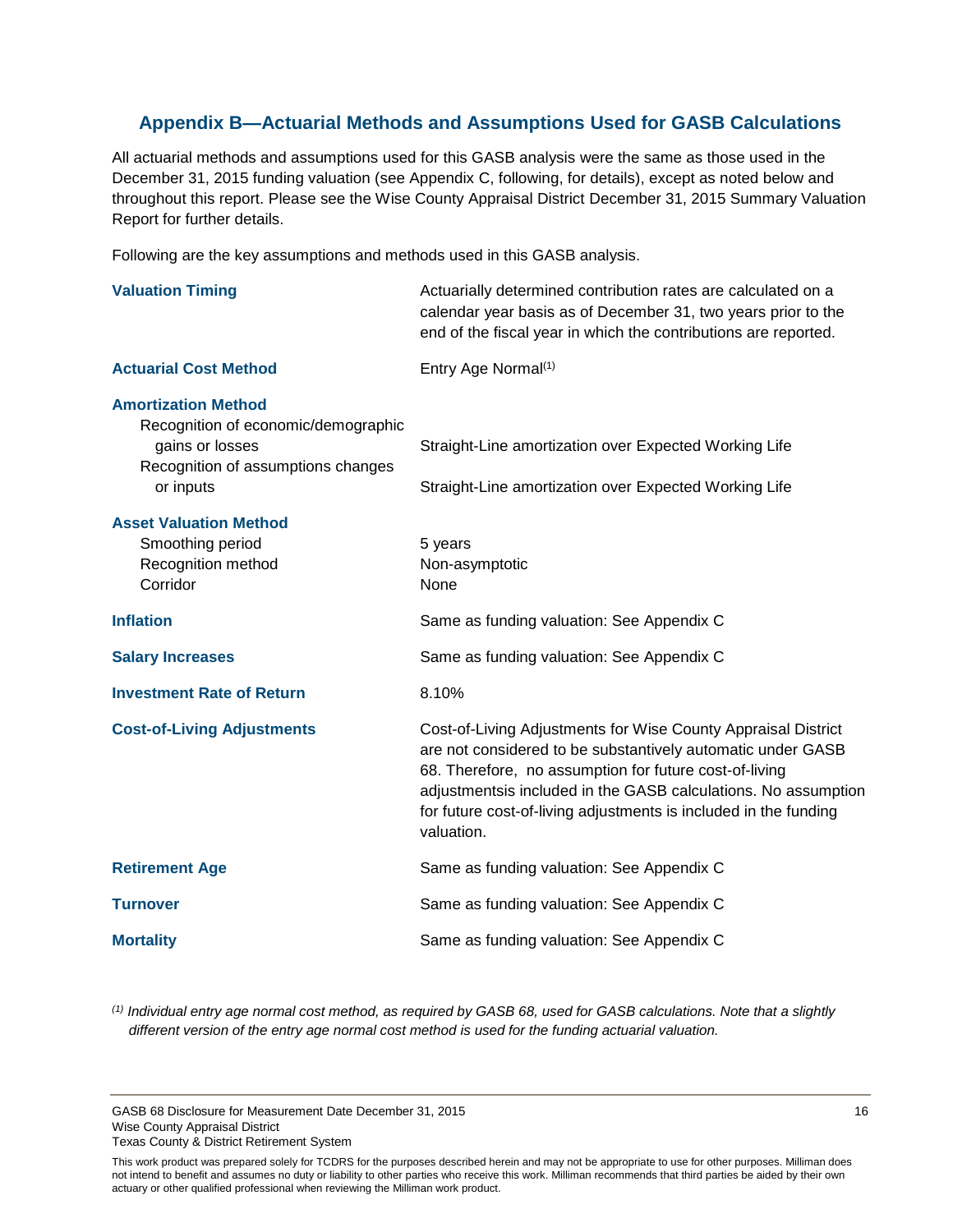# <span id="page-18-0"></span>**Appendix C—Actuarial Methods and Assumptions Used for Funding Valuation**

Except where indicated in the section of this GASB 68 report entitled "Actuarial Methods and Assumptions Used for GASB Calculations", the assumptions used in this analysis for the December 31, 2015 financial reporting metrics are the same as those used in the December 31, 2015 actuarial valuation analysis for Wise County Appraisal District.

Following is a description of the assumptions used in the December 31, 2015 actuarial valuation analysis for Wise County Appraisal District. This information may also be found in the Wise County Appraisal District December 31, 2015 Summary Valuation Report.

### **Economic Assumptions**

#### **TCDRS system-wide economic assumptions:**

| Real rate of return         | $5.0\%$ |
|-----------------------------|---------|
| Inflation                   | $3.0\%$ |
| Long-term investment return | $8.0\%$ |

The assumed long-term investment return of 8% is net after investment and administrative expenses. It is assumed returns will equal the nominal annual rate of 8% for calculating the actuarial accrued liability and the normal cost contribution rate for the retirement plan of each participating employer.

The annual salary increase rates assumed for individual members vary by length of service and by entry-age group. The annual rates consist of a general wage inflation component of 3.5% (made up of 3.0% inflation and 0.5% productivity increase assumptions) and a merit, promotion and longevity component that on average approximates 1.4% per year for a career employee. (See Table 1 for Merit Salary Increases.)

#### **Employer-specific economic assumptions:**

| Growth in membership | $0.0\%$ |
|----------------------|---------|
|----------------------|---------|

Payroll growth for funding calculations 3.5%

The payroll growth assumption is for the aggregate covered payroll of an employer.

This work product was prepared solely for the TCDRS for the purposes described herein and may not be appropriate to use for other purposes. Milliman does not intend to benefit and assumes no duty or liability to other parties who receive this work. Milliman recommends that third parties be aided by their own actuary or other qualified professional when reviewing the Milliman work product.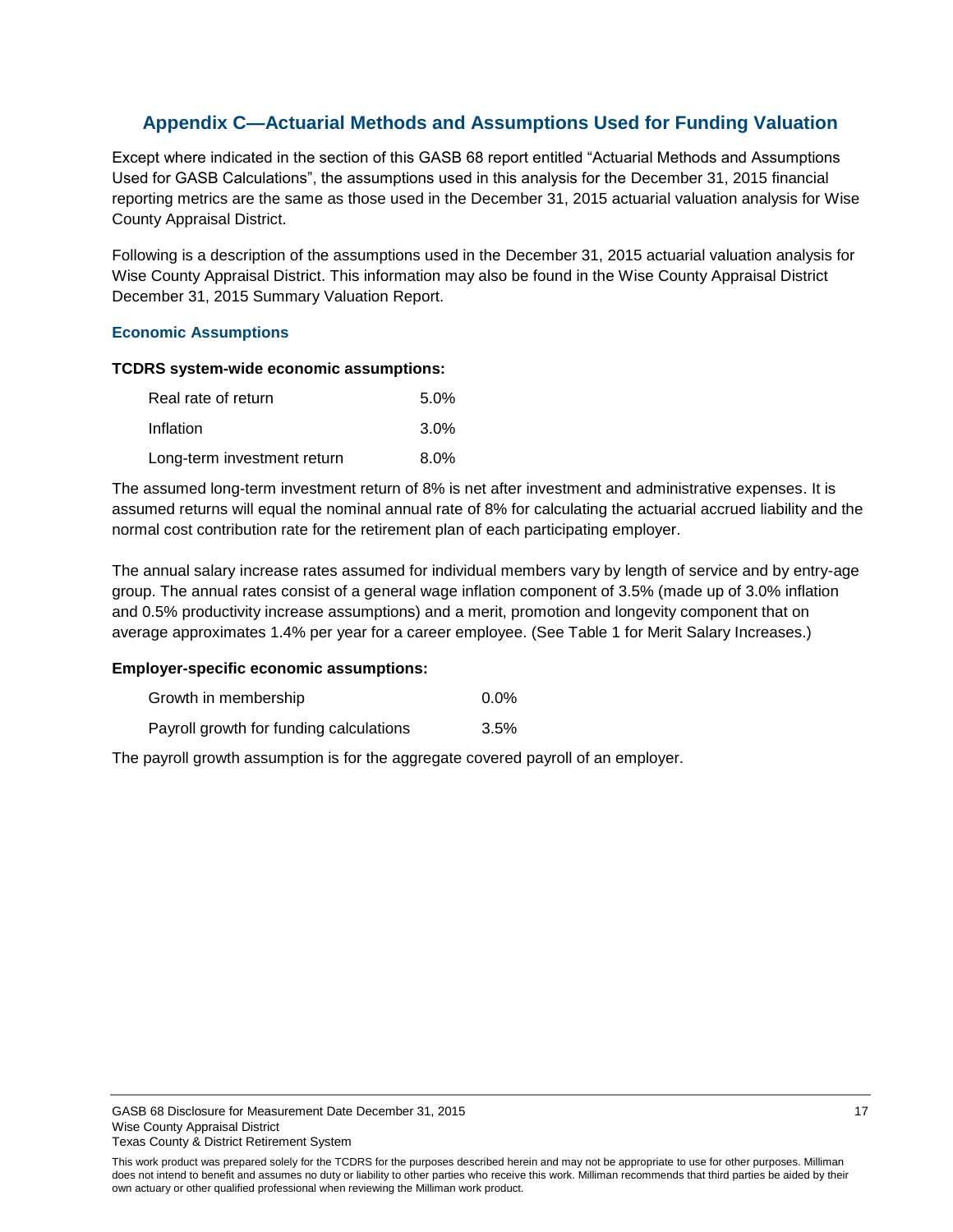# **Table 1 Merit Salary Increases\***

| <b>Entry Age</b>                  |           |                   |                   |              |  |
|-----------------------------------|-----------|-------------------|-------------------|--------------|--|
| <b>Years of</b><br><b>Service</b> | Before 30 | <b>Ages 30-39</b> | <b>Ages 40-49</b> | 50 and later |  |
| 0                                 | 5.25%     | 4.75%             | 4.25%             | 3.75%        |  |
| 1                                 | 4.50      | 4.00              | 3.50              | 3.00         |  |
| 2                                 | 4.00      | 3.50              | 3.00              | 2.50         |  |
| 3                                 | 3.50      | 3.00              | 2.50              | 2.00         |  |
| 4                                 | 3.00      | 2.50              | 2.00              | 1.50         |  |
| 5                                 | 2.65      | 2.15              | 1.65              | 1.15         |  |
| 6                                 | 2.40      | 1.90              | 1.40              | 0.90         |  |
| 7                                 | 2.20      | 1.70              | 1.20              | 0.70         |  |
| 8                                 | 2.05      | 1.55              | 1.05              | 0.55         |  |
| 9                                 | 1.95      | 1.45              | 0.95              | 0.45         |  |
| 10                                | 1.85      | 1.35              | 0.85              | 0.40         |  |
| 11                                | 1.75      | 1.25              | 0.75              | 0.40         |  |
| 12                                | 1.65      | 1.15              | 0.65              | 0.40         |  |
| 13                                | 1.55      | 1.05              | 0.55              | 0.40         |  |
| 14                                | 1.56      | 0.95              | 0.45              | 0.40         |  |
| 15                                | 1.35      | 0.90              | 0.40              | 0.40         |  |
| 16                                | 1.25      | 0.85              | 0.40              | 0.40         |  |
| 17                                | 1.15      | 0.80              | 0.40              | 0.40         |  |
| 18                                | 1.10      | 0.75              | 0.40              | 0.40         |  |
| 19                                | 1.05      | 0.70              | 0.40              | 0.40         |  |
| 20                                | 1.00      | 0.65              | 0.40              | 0.40         |  |
| 21                                | 0.95      | 0.60              | 0.40              | 0.40         |  |
| 22                                | 0.90      | 0.55              | 0.40              | 0.40         |  |
| 23                                | 0.85      | 0.50              | 0.40              | 0.40         |  |
| 24                                | 0.80      | 0.45              | 0.40              | 0.40         |  |
| 25                                | 0.75      | 0.40              | 0.40              | 0.40         |  |
| 26                                | 0.70      | 0.40              | 0.40              | 0.40         |  |
| 27                                | 0.65      | 0.40              | 0.40              | 0.40         |  |
| 28                                | 0.60      | 0.40              | 0.40              | 0.40         |  |
| 29                                | 0.55      | 0.40              | 0.40              | 0.40         |  |
| 30 & Up                           | 0.50      | 0.40              | 0.40              | 0.40         |  |

*\* These rates do not include the wage inflation rate of 3.5% per year. For example, a member who entered the system at age 20 and is in the first year of service is assumed to receive an 8.93% total annual increase in his salary. The 8.93% is a combination of the 5.25% merit increase and the 3.5% wage inflation. Note that the two components are compounded, so it is a slightly different result than just adding the two percentages.*

GASB 68 Disclosure for Measurement Date December 31, 2015 18 November 31, 2015 Wise County Appraisal District Texas County & District Retirement System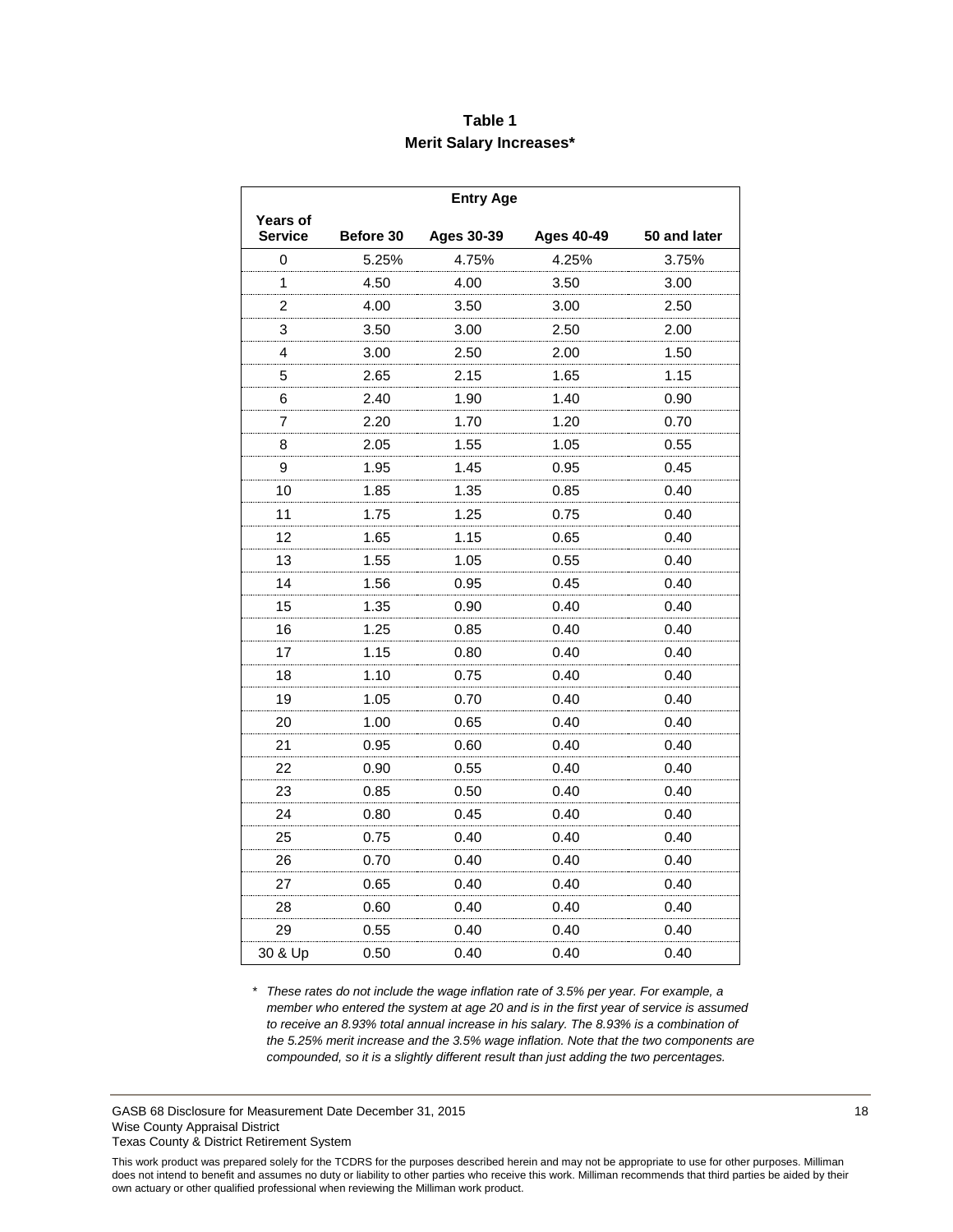#### **Demographic Assumptions**

#### **TCDRS system-wide demographic assumptions:**

**Replacement of Terminated Members** — New employees are assumed to replace any terminated members and have similar entry ages.

**Disability** — The rates of disability used in this valuation are illustrated in Table 2. Members who become disabled are eligible to commence benefit payments regardless of age. Rates of disability are in a custom table based on TCDRS experience.

|              | <b>Work Related</b>    | <b>All Other Causes</b> |            | <b>Work Related</b>    | <b>All Other Causes</b> |
|--------------|------------------------|-------------------------|------------|------------------------|-------------------------|
| Age          | <b>Male and Female</b> | <b>Male and Female</b>  | Age        | <b>Male and Female</b> | <b>Male and Female</b>  |
| less than 25 | 0.000%                 | 0.000%                  | 43         | 0.005%                 | 0.072%                  |
| 25           | 0.000                  | 0.000                   | 44         | 0.005                  | 0.079                   |
| 26           | 0.000                  | 0.000                   | 45         | 0.006                  | 0.086                   |
| 27           | 0.000                  | 0.000                   | 46         | 0.006                  | 0.095                   |
| 28           | 0.000                  | 0.010                   | 47         | 0.007                  | 0.105                   |
| 29           | 0.000                  | 0.010                   | 48         | 0.007                  | 0.119                   |
| 30           | 0.000                  | 0.011                   | 49         | 0.008                  | 0.136                   |
| 31           | 0.000                  | 0.012                   | 50         | 0.009                  | 0.156                   |
| 32           | 0.000                  | 0.012                   | 51         | 0.009                  | 0.178                   |
| 33           | 0.000                  | 0.014                   | 52         | 0.010                  | 0.203                   |
| 34           | 0.000                  | 0.018                   | 53         | 0.011                  | 0.229                   |
| 35           | 0.001                  | 0.023                   | 54         | 0.012                  | 0.254                   |
| 36           | 0.001                  | 0.028                   | 55         | 0.014                  | 0.278                   |
| 37           | 0.001                  | 0.035                   | 56         | 0.016                  | 0.297                   |
| 38           | 0.002                  | 0.041                   | 57         | 0.018                  | 0.312                   |
| 39           | 0.002                  | 0.047                   | 58         | 0.022                  | 0.325                   |
| 40           | 0.003                  | 0.053                   | 59         | 0.024                  | 0.337                   |
| 41           | 0.004                  | 0.059                   | 60 & Above | 0.000                  | 0.000                   |
| 42           | 0.004                  | 0.066                   |            |                        |                         |

### **Table 2 Annual Rates of Disability\***

*\* The probability of disablement from all other causes is applicable for members who are vested but not eligible for service retirement. Before a member is vested, only the work related disability provisions are applicable.*

#### **Mortality**

| Depositing members                                            | The RP-2000 Active Employee Mortality Table for males with a two-year set-forward and the<br>RP-2000 Active Employee Mortality Table for females with a four-year setback, both projected<br>to 2014 with scale AA and then projected with 110% of the MP-2014 Ultimate scale after that. |
|---------------------------------------------------------------|-------------------------------------------------------------------------------------------------------------------------------------------------------------------------------------------------------------------------------------------------------------------------------------------|
| Service retirees, beneficiaries and<br>non-depositing members | The RP-2000 Combined Mortality Table projected to 2014 with scale AA and then projected<br>with 110% of the MP-2014 Ultimate scale after that, with a one-year set-forward for males and<br>no age adjustment for females.                                                                |
| Disabled retirees                                             | RP-2000 Disabled Mortality Table projected to 2014 with scale AA and then projected with<br>110% of the MP-2014 Ultimate scale after that, with no age adjustment for males and a two-<br>year set-forward for females.                                                                   |

GASB 68 Disclosure for Measurement Date December 31, 2015 19 Wise County Appraisal District Texas County & District Retirement System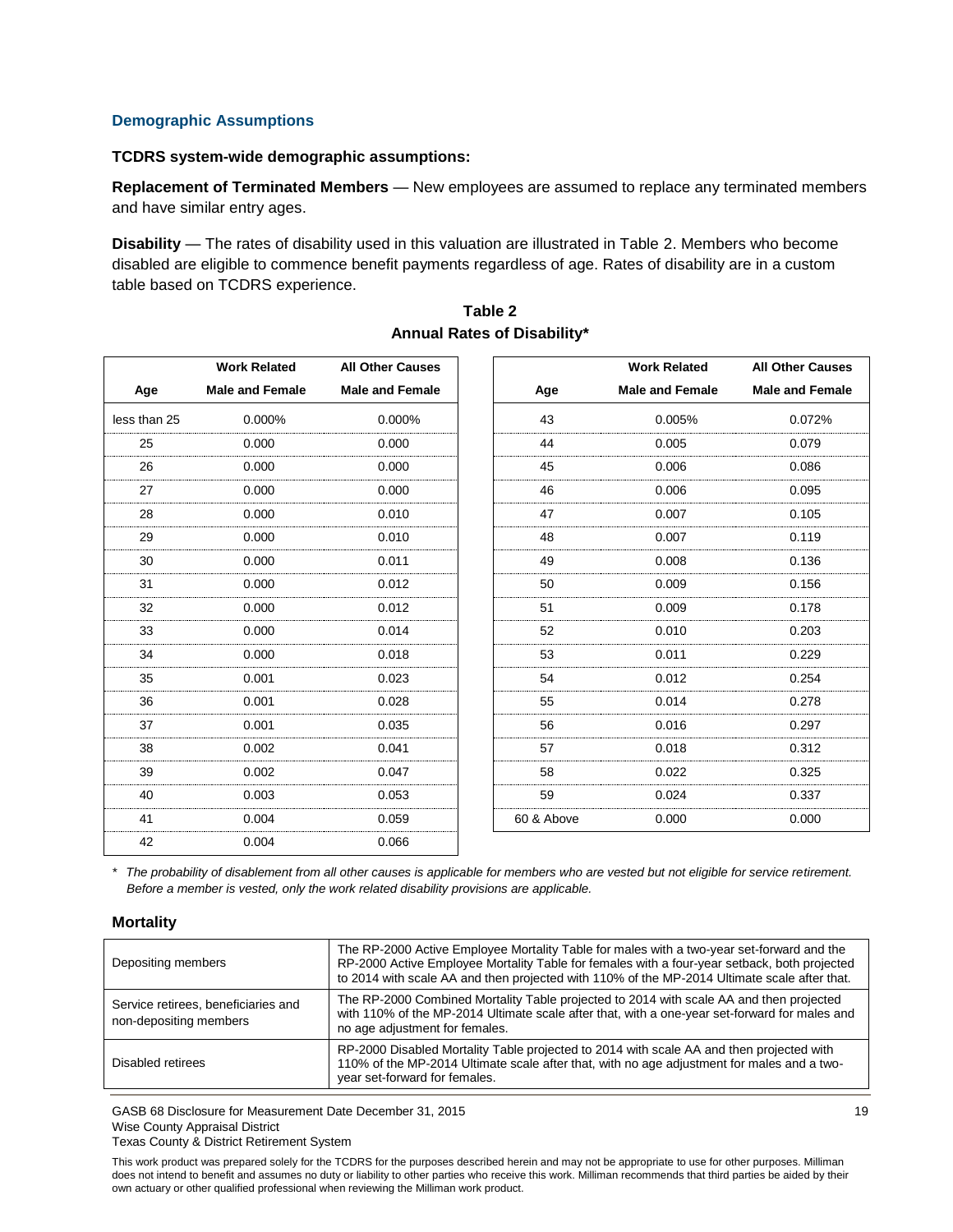**Family Composition** — For current retirees, beneficiary information is supplied by TCDRS. For purposes of calculating the Survivor Benefit for current depositing and non-depositing members, male members are assumed to have a female beneficiary who is three years younger. Female members are assumed to have a male beneficiary who is three years older.

**Service Retirement** — Members eligible for service retirement are assumed to retire at the rates shown in Table 3.

| Age   | <b>Male</b> | Female | Age    | <b>Male</b> | Female |
|-------|-------------|--------|--------|-------------|--------|
| 40-44 | 4.5%        | 4.5%   | 62     | 25.0%       | 25.0%  |
| 45-40 | 9.0         | 9.0    | 63     | 16.0        | 16.0   |
| 50    | 10.0        | 10.0   | 64     | 16.0        | 16.0   |
| 51    | 10.0        | 10.0   | 65     | 30.0        | 30.0   |
| 52    | 10.5        | 10.5   | 66     | 25.0        | 25.0   |
| 53    | 10.5        | 10.5   | 67     | 24.0        | 24.0   |
| 54    | 10.5        | 10.5   | 68     | 22.0        | 22.0   |
| 55    | 11.0        | 11.0   | 69     | 22.0        | 22.0   |
| 56    | 11.0        | 11.0   | 70     | 22.0        | 22.0   |
| 57    | 11.0        | 11.0   | 71     | 22.0        | 22.0   |
| 58    | 12.0        | 12.0   | 72     | 22.0        | 22.0   |
| 59    | 12.0        | 12.0   | 73     | 22.0        | 22.0   |
| 60    | 14.0        | 14.0   | $74**$ | 22.0        | 22.0   |
| 61    | 12.0        | 12.0   |        |             |        |

### **Table 3 Annual Rates of Service Retirement\***

*\* Deferred members are assumed to retire (100% probability) at the later of: a) age 60*

 *b) earliest retirement eligibility.*

*\*\* For all eligible members ages 75 and later, retirement is assumed to occur immediately.*

#### **Employer-specific demographic assumptions:**

**Other Terminations of Employment** — The rate of assumed future termination from active participation in the plan for reasons other than death, disability or retirement are illustrated in Table 4. The rates vary by length of service, entry-age group (age at hire) and gender. No termination after eligibility for retirement is assumed.

This work product was prepared solely for the TCDRS for the purposes described herein and may not be appropriate to use for other purposes. Milliman does not intend to benefit and assumes no duty or liability to other parties who receive this work. Milliman recommends that third parties be aided by their own actuary or other qualified professional when reviewing the Milliman work product.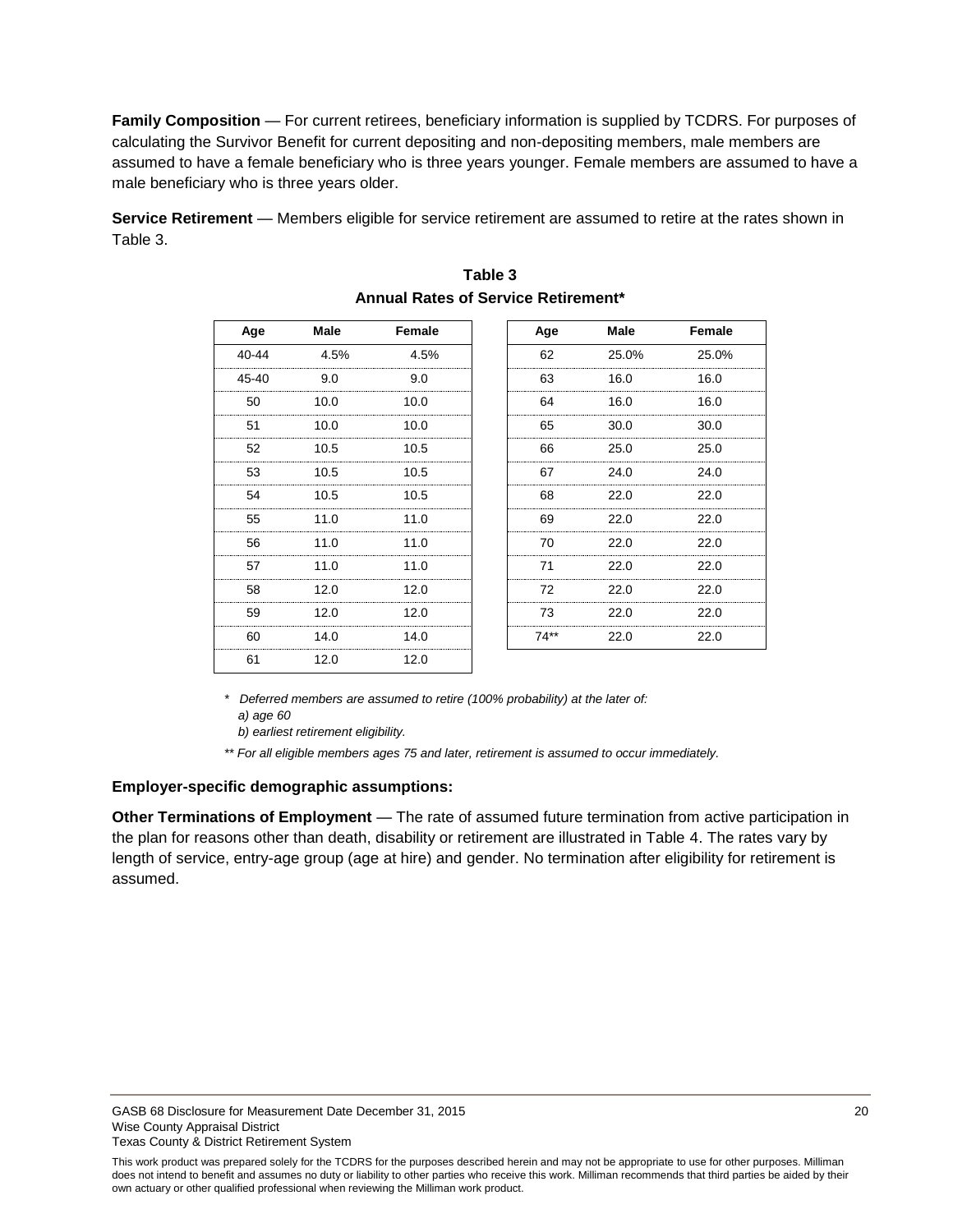| Years of                | Entry Age 20 |        | Entry Age 30 |        | Entry Age 40 |        | Entry Age 50 |         |
|-------------------------|--------------|--------|--------------|--------|--------------|--------|--------------|---------|
| <b>Service</b>          | <b>Male</b>  | Female | Male         | Female | Male         | Female | Male         | Female  |
| $\pmb{0}$               | 26.5%        | 28.7%  | 21.9%        | 23.7%  | 19.6%        | 21.2%  | 17.3%        | 18.7%   |
| $\mathbf{1}$            | 17.7         | 19.1   | 14.6         | 15.8   | 13.1         | 14.1   | 11.5         | 12.5    |
| $\overline{2}$          | 13.3         | 14.4   | 10.9         | 11.9   | 9.8          | 10.6   | 8.6          | 9.4     |
| $\mathfrak{Z}$          | 10.6         | 11.5   | 8.8          | 9.5    | 7.8          | 8.5    | 6.9          | $7.5\,$ |
| $\overline{\mathbf{4}}$ | 8.8          | 9.6    | 7.3          | 7.9    | 6.5          | 7.1    | 5.8          | 6.2     |
| $\sqrt{5}$              | 7.5          | 8.1    | 6.2          | 6.7    | 5.6          | 6.0    | 4.9          | 5.3     |
| $\,6\,$                 | 6.2          | 6.7    | 5.1          | 5.5    | 4.6          | 5.0    | 4.0          | 4.4     |
| $\overline{7}$          | 5.3          | 5.7    | 4.4          | 4.7    | 3.9          | 4.2    | 3.5          | 3.7     |
| $\bf 8$                 | 4.9          | 5.3    | 4.0          | 4.3    | 3.6          | 3.9    | 3.2          | 3.4     |
| $\boldsymbol{9}$        | 4.4          | 4.8    | 3.7          | 4.0    | 3.3          | 3.5    | 2.9          | 3.1     |
| 10                      | 4.0          | 4.3    | 3.3          | 3.6    | 2.9          | 3.2    | 2.6          | 2.8     |
| 11                      | 3.5          | 3.8    | 2.9          | 3.2    | 2.6          | 2.8    | 2.3          | 2.5     |
| 12                      | 3.2          | 3.5    | 2.6          | 2.9    | 2.4          | 2.5    | 2.1          | 2.3     |
| 13                      | 2.8          | 3.1    | 2.3          | 2.5    | 2.1          | 2.3    | 1.8          | 2.0     |
| 14                      | 2.5          | 2.7    | 2.0          | 2.2    | 1.8          | 2.0    | 1.6          | 1.7     |
| 15                      | 2.1          | 2.3    | 1.8          | 1.9    | 1.6          | 1.7    | 1.4          | 1.5     |
| 16                      | 1.9          | 2.0    | 1.5          | 1.7    | 1.4          | 1.5    | 1.2          | 1.3     |
| 17                      | 1.6          | 1.7    | 1.3          | 1.4    | 1.2          | 1.3    | 1.0          | 1.1     |
| 18                      | 1.4          | 1.5    | 1.2          | 1.3    | 1.1          | 1.1    | 0.9          | 1.0     |
| 19                      | 1.3          | 1.4    | 1.1          | 1.2    | 1.0          | 1.1    | 0.9          | 0.9     |
| 20                      | 1.3          | 1.4    | 1.1          | 1.2    | 1.0          | 1.1    | 0.9          | 0.9     |
| 21                      | 1.2          | 1.3    | 1.0          | 1.1    | 0.9          | $1.0$  | 0.8          | 0.8     |
| 22                      | 1.1          | 1.2    | 0.9          | 1.0    | 0.8          | 0.9    | 0.7          | $0.8\,$ |
| 23                      | 0.9          | 1.0    | 0.8          | 0.8    | 0.7          | 0.7    | 0.6          | 0.7     |
| 24                      | 0.8          | 0.9    | 0.7          | 0.7    | 0.6          | 0.6    | 0.5          | 0.6     |
| 25                      | 0.7          | 0.8    | 0.6          | 0.6    | 0.5          | 0.6    | 0.5          | 0.5     |
| 26                      | 0.6          | 0.7    | 0.5          | 0.6    | 0.5          | 0.5    | 0.4          | 0.4     |
| 27                      | 0.5          | 0.6    | 0.4          | 0.5    | 0.4          | 0.4    | 0.3          | 0.4     |
| 28                      | 0.4          | 0.5    | 0.4          | 0.4    | 0.3          | 0.4    | 0.3          | 0.3     |
| 29                      | 0.4          | 0.4    | 0.3          | 0.3    | 0.3          | 0.3    | 0.2          | 0.3     |
| 30 &<br>Later           | 0.0          | 0.0    | 0.0          | 0.0    | 0.0          | 0.0    | 0.0          | 0.0     |

# **Table 4 Annual Rates of Termination**

GASB 68 Disclosure for Measurement Date December 31, 2015 21 21 Wise County Appraisal District Texas County & District Retirement System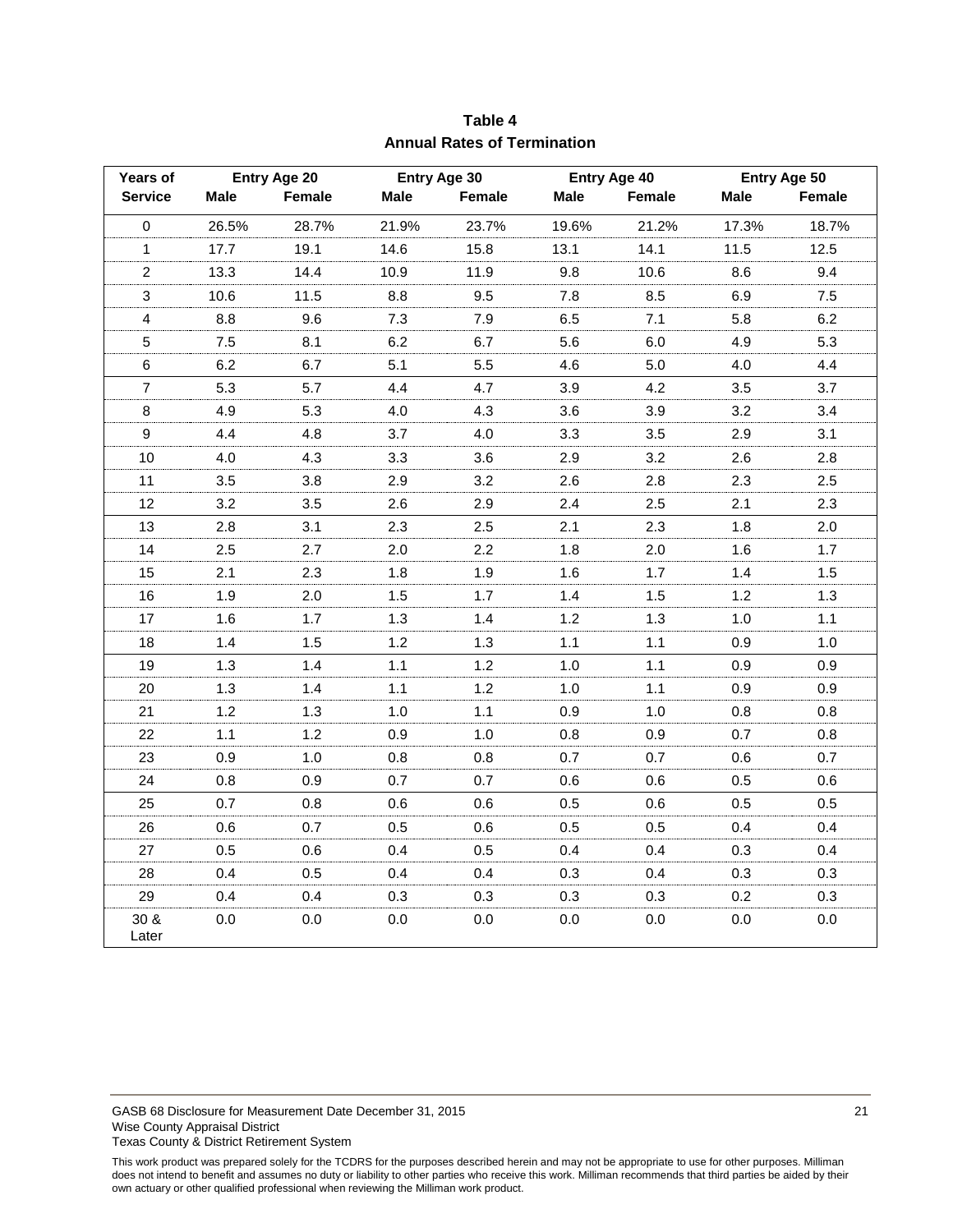**Withdrawals** — Members who terminate may either elect to leave their account with TCDRS or withdraw their funds. The probability that a member elects a withdrawal varies by length of service and vesting schedule. Rates applied to your plan are shown in Table 5. For non-depositing members who are not vested, 100% are assumed to elect a withdrawal.

| Years of<br><b>Service</b> | Probability | Years of<br><b>Service</b> | Probability |
|----------------------------|-------------|----------------------------|-------------|
|                            |             |                            |             |
| 0                          | 100%        | 15                         | 40          |
| 1                          | 100         | 16                         | 38          |
| 2                          | 100         | 17                         | 36          |
| 3                          | 100         | 18                         | 34          |
| 4                          | 100         | 19                         | 32          |
| 5                          | 100         | 20                         | 30          |
| 6                          | 100         | 21                         | 28          |
| $\overline{7}$             | 100         | 22                         | 26          |
| 8                          | 100         | 23                         | 24          |
| 9                          | 100         | 24                         | 22          |
| 10                         | 48          | 25                         | 20          |
| 11                         | 47          | 26                         | 15          |
| 12                         | 46          | 27                         | 10          |
| 13                         | 44          | $28*$                      | 5           |
| 14                         | 42          |                            |             |

# **Table 5 Probability of Withdrawal**

*\* Members with more than 28 years of service are not assumed to refund.*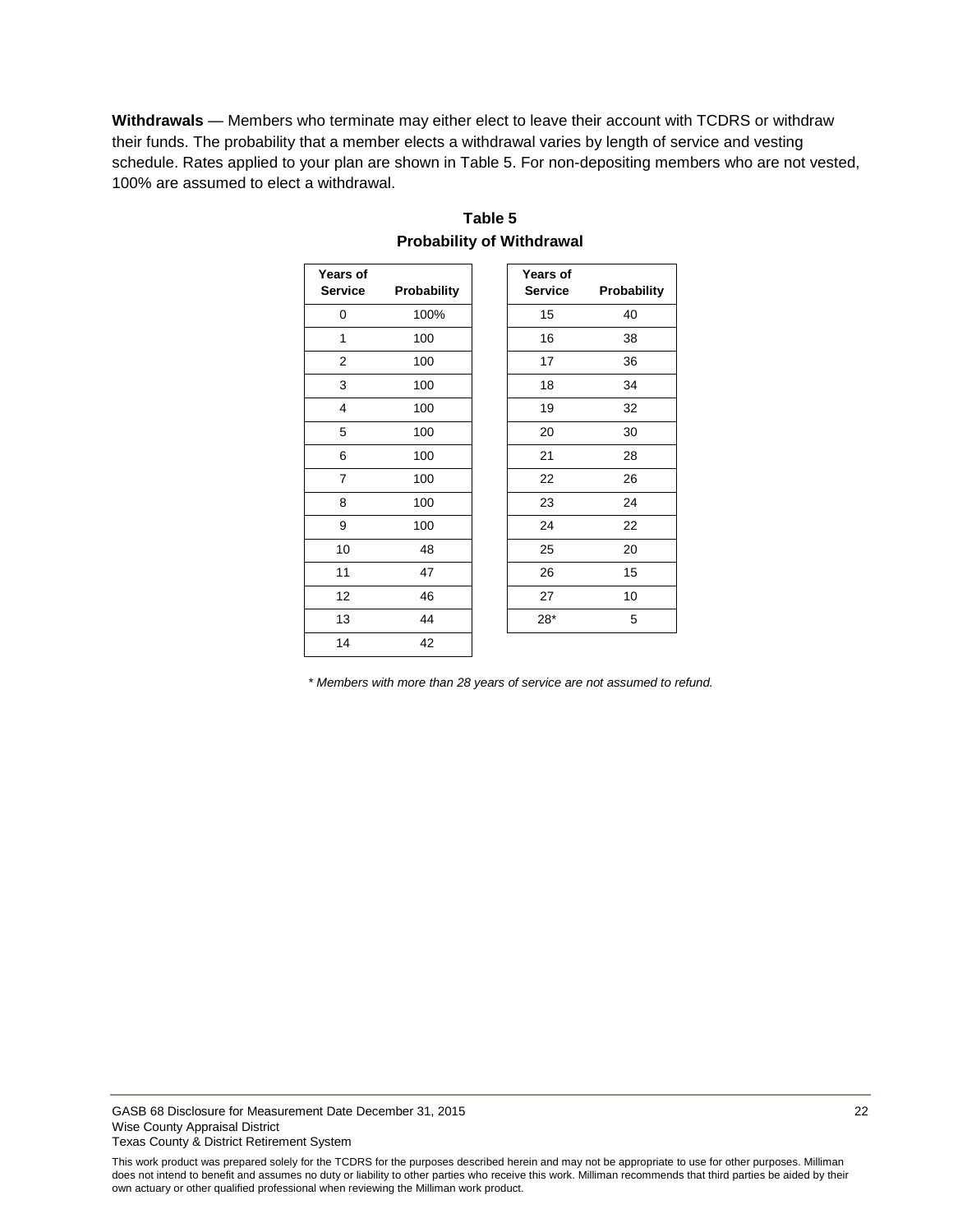# **Appendix D—Contributions Made Subsequent to Measurement Date**

<span id="page-24-0"></span>GASB Statement No. 71 ("GASB 71"), *Pension Transition for Contributions Made Subsequent to the Measurement Date – an Amendment of GASB Statement No. 68*, requires employer contributions made between the measurement date, which is the date used to determine an employer's net pension liability ("NPL"), and the employer's fiscal year end be reported as a deferred outflow of resources ("DOoR"). The statement "requires a beginning deferred outflow of resources for its pension contributions, if any, made subsequent to the measurement date of the beginning net pension liability."

For GASB valuation purposes, TCDRS' consulting actuary will compute each participating employer's NPL as of Dec. 31 of each year. Employers that have a fiscal year end other than Dec. 31 will need to account for pension contributions (employer; not employee contributions and group term life premiums) made between Dec. 31 and the employer's fiscal year end as a DOoR. These contributions will not be reported to you as part of this GASB report; employers can access their monthly employer activity statements, which display contributions made by the employer, along with any group term life premium offsets, via the TCDRS Employer Portal.

An example may help. An employer, with a March 31 fiscal year end, will implement GASB 68 requirements for its fiscal year end March 31, 2016. To transition to the new GASB requirements, the employer will record:

- a beginning NPL determined as of the Dec. 31, 2014 measurement date, and
- a beginning DOoR for pension contributions made after Dec. 31, 2014 through the beginning of the employer's fiscal year, which equates to March 31, 2015.

The employer's Dec. 31, 2014 NPL is computed to be \$1,000,000. The employer's pension contributions made after Dec. 31, 2014 to March 31, 2015 total \$200,000. The initial implementation entry would be:

|                                                 | Debit     | Credit      |
|-------------------------------------------------|-----------|-------------|
| Net position                                    | \$800,000 |             |
| DOoR – Contributions after the measurement date | \$200,000 |             |
| <b>Initial NPL</b>                              |           | \$1,000,000 |

This work product was prepared solely for the TCDRS for the purposes described herein and may not be appropriate to use for other purposes. Milliman does not intend to benefit and assumes no duty or liability to other parties who receive this work. Milliman recommends that third parties be aided by their own actuary or other qualified professional when reviewing the Milliman work product.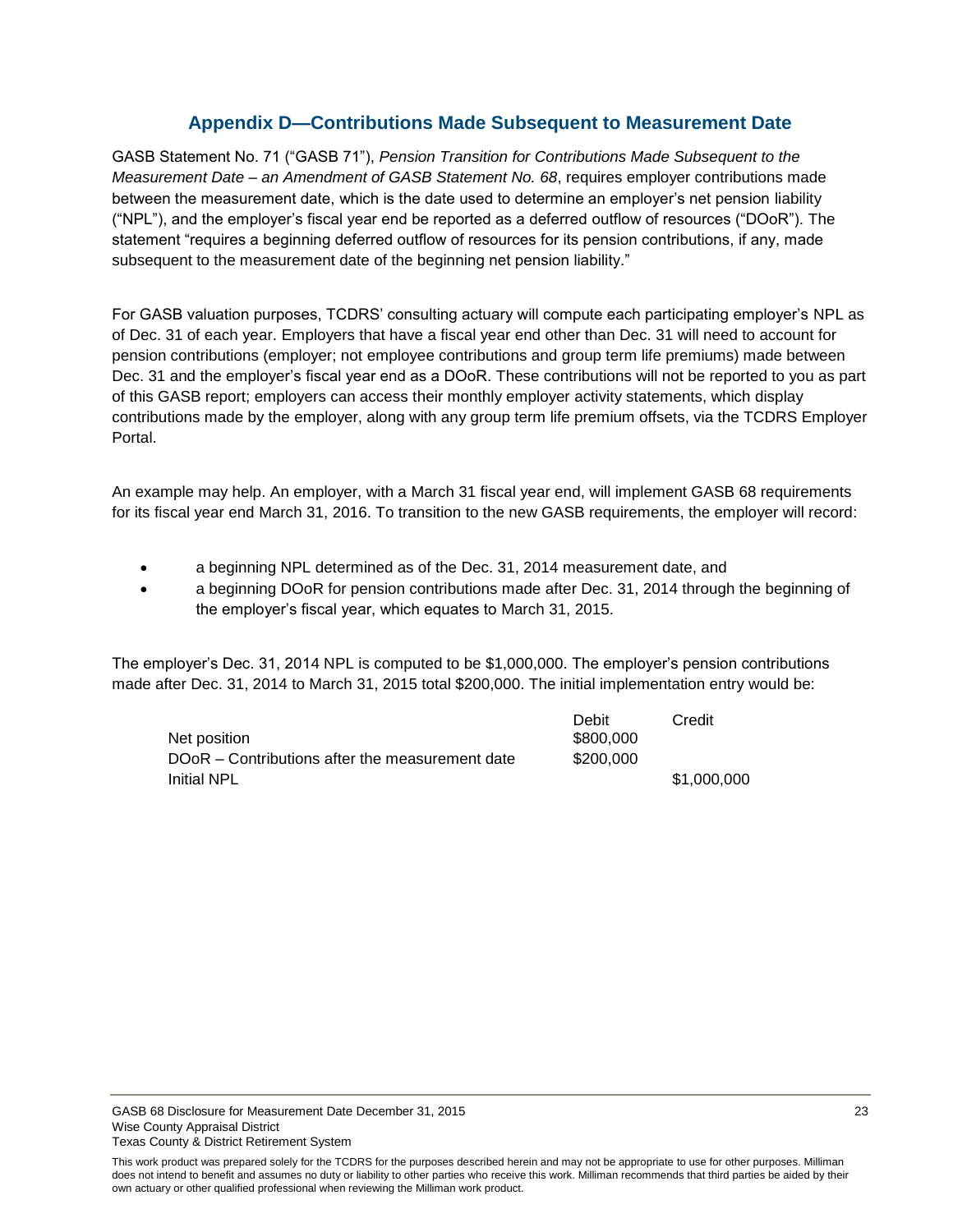# <span id="page-25-0"></span>**Appendix E—Summary of TCDRS Funding Policy**

# **Texas County & District Retirement System Funding Policy**

# **Effective as of the Dec. 31, 2014 valuation**

### **Introduction**

The funding policy governs how the Texas County & District Retirement System (TCDRS) determines the employer contributions required to ensure that benefits provided to TCDRS members are funded in a reasonable and equitable manner. The goals of TCDRS' funding policy are to fully fund benefits over the course of employees' careers to ensure intergenerational equity, and to balance rate and benefit stability with the need for the plan funding to be reflective of current plan conditions.

This policy documents the current funding policies in effect for the Dec. 31, 2015 actuarial valuation as established by state law, administrative rule and action by the TCDRS Board of Trustees (the board). The policy serves as a comprehensive funding overview and complies with the GASB reporting requirements for an agent multiple-employer plan.

### **TCDRS funding overview**

TCDRS is a model for responsible, disciplined funding. TCDRS does not receive any state funding. As an agent, multiple-employer plan, each participating employer in the system funds its plan independently. A combination of three elements funds each employer's plan: employee deposits, employer contributions and investment income.

- The deposit rate for employees is 4%, 5%, 6% or 7% of compensation, as adopted by the employer's governing body.
- Participating employers are required to contribute at actuarially determined rates to ensure adequate funding for each employer's plan. Employer contribution rates are determined annually and approved by the TCDRS Board of Trustees.
- Investment income funds a large part of the benefits employees earn.

Pursuant to state law, employers participating in the system must pay 100% of their actuarially determined required contributions on an annual basis.

Each employer has the opportunity to make additional contributions in excess of its annual required contribution rate either by adopting an elected rate that is higher than the required rate or by making additional contributions on an ad hoc basis. Employers may make additional contributions to pay down their liabilities faster, pre-fund benefit enhancements and/or buffer against future adverse experience.

GASB 68 Disclosure for Measurement Date December 31, 2015 24 Wise County Appraisal District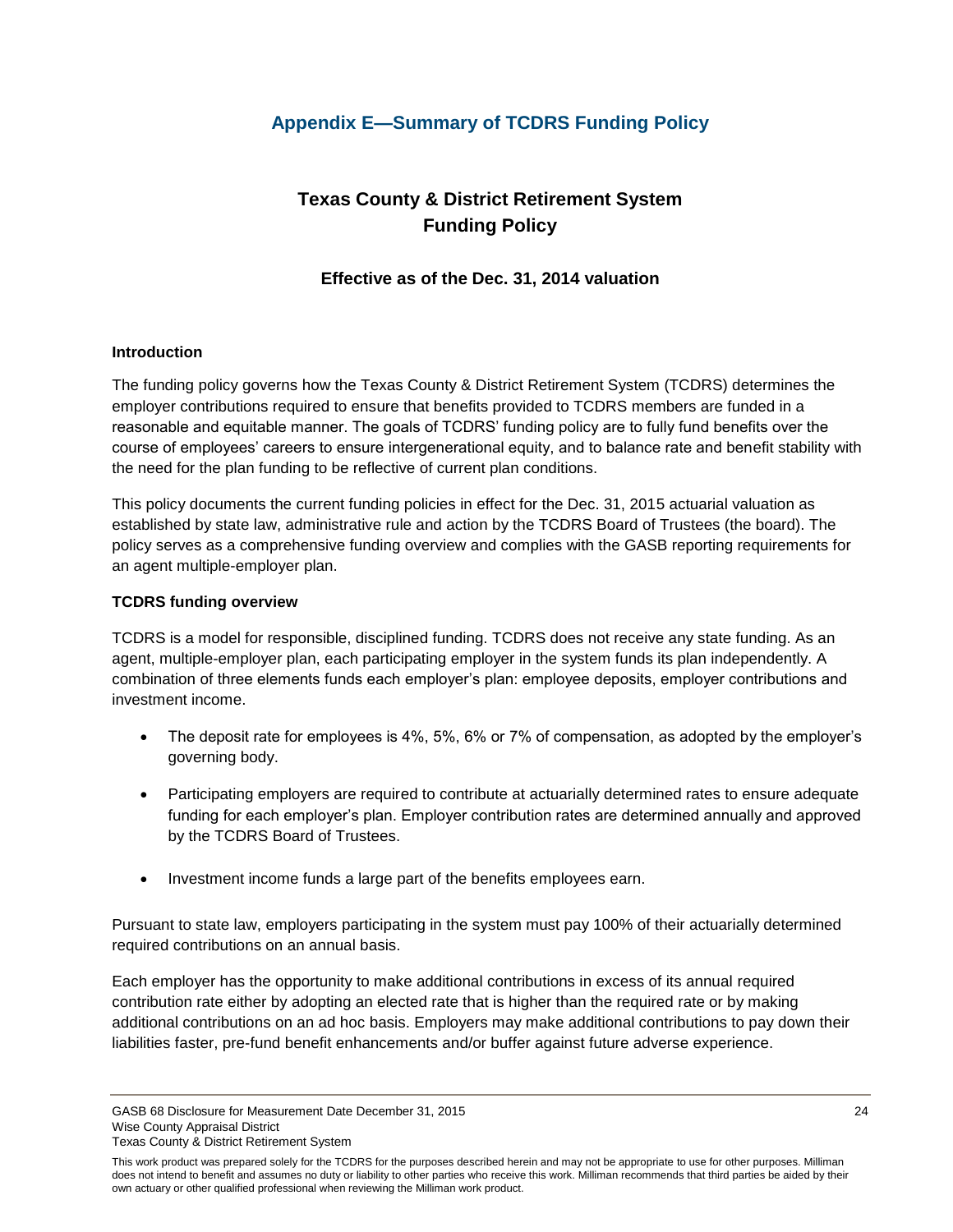In addition, employers annually review their plans and may adjust benefits and costs based on their local needs and budgets. Although accrued benefits may not be reduced, employers may reduce future benefit accruals and immediately reduce costs.

### **Methodology for determining employer contribution rates**

The board hires independent outside consulting actuaries to conduct an annual valuation to measure the funding status and to determine the required employer contribution rate for each employer plan. In order to calculate the employer contribution rate, the actuary does the following:

- Studies each employer's adopted plan of benefits and the profile of its plan participants, and uses assumptions established by the board to estimate future benefit payments.
- Discounts the estimate of future benefit payments to the present based on the long-term rate of investment return to determine the present value of future benefits.
- Compares the present value of future benefits with the plan's assets to determine the difference that needs to be funded based on the funding policy.

The valuation of each employer plan is based on the system funding policy and the assets, benefits and participant profile of each participating employer plan. The four key components in the determination of employer contribution rates are: the actuarial cost method, amortization policy, the asset valuation method and the actuarial assumptions.

### *Actuarial cost method*

TCDRS has adopted the replacement life entry age cost method, a conservative cost method and an industry standard. The goal of this cost method is to fund benefits in an orderly manner for each participant over his or her career so that sufficient funds are accumulated by the time benefit payments begin. Under this approach, benefits are funded in advance as a level percentage of pay. This portion of the contribution rate is called the normal cost rate and generally remains stable from year to year.

## *Amortization policy*

The portion of the contribution rate that funds any remaining unfunded amounts for benefits that are not covered by the normal cost is called the unfunded actuarial accrued liability (UAAL) rate. UAAL amounts occur when benefit enhancements are adopted that have not been funded in advance, or when actual investment or demographic experience varies from the actuarial assumptions (actuarial gains and losses). UAAL amounts are amortized on a level-percentage-of-covered-payroll basis over a closed period with a layered approach. The closed periods ensure all unfunded liabilities are financed over no more than 20 years from the time they occur. Each year new layers are established to amortize changes in the UAAL due to actuarial gains or losses, as well as any plan benefit changes elected by an employer for that year.

Benefit enhancements are amortized over a 15-year closed period. All other changes in the UAAL are amortized over 20-year closed periods. These amortization periods are generally more conservative than those of most other public retirement plans and are stricter than the minimum amortization period required under state law.

GASB 68 Disclosure for Measurement Date December 31, 2015 25 25 Wise County Appraisal District Texas County & District Retirement System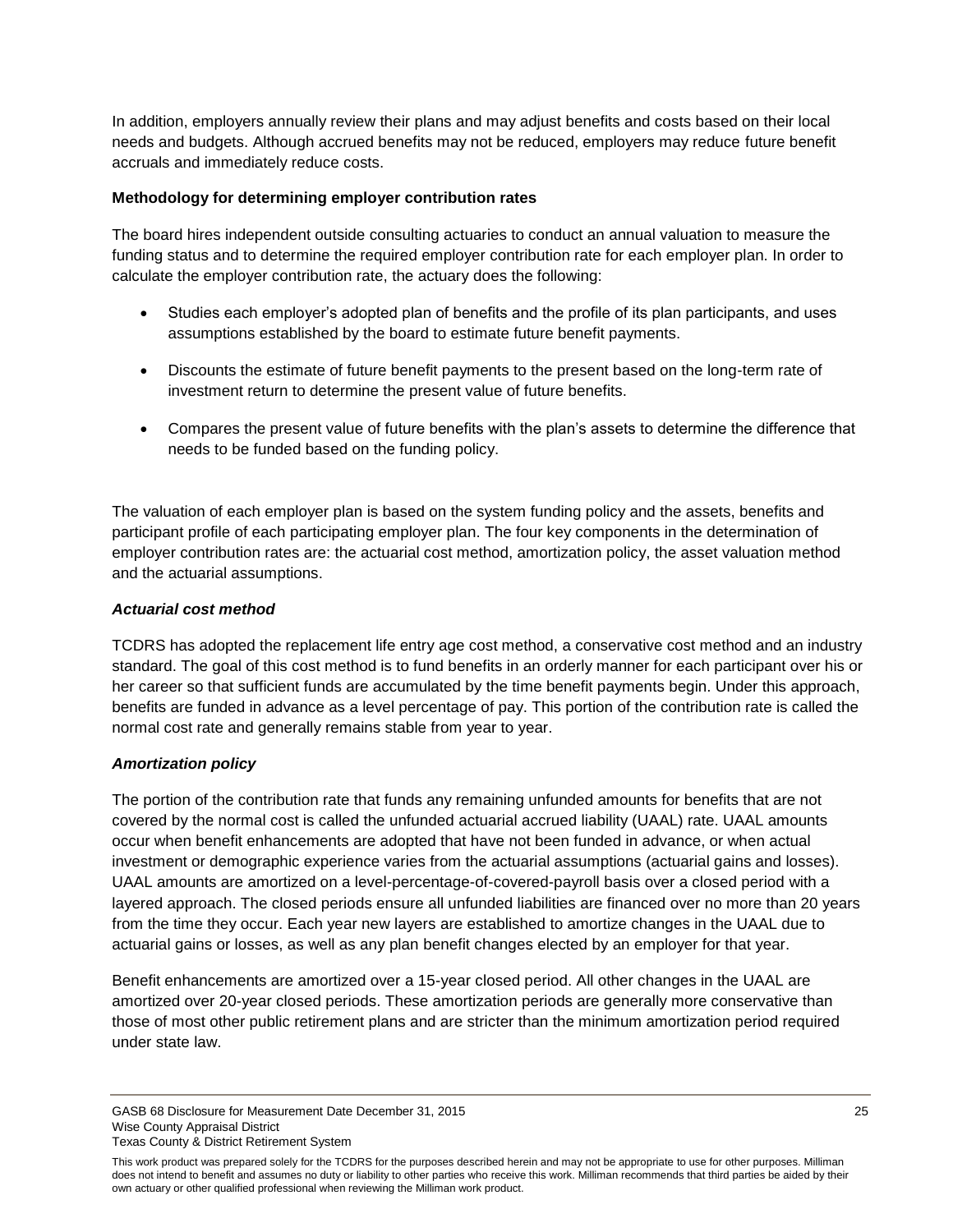For newly participating districts that have five or fewer employees who are all within five years of retirement eligibility, any initial UAAL and any subsequent adoption of prior service credits are amortized over a five-year closed amortization period. This ensures that benefits are appropriately funded over the current generation of employees.

Notwithstanding the layered approach, the total UAAL payment may not be less than the required payment obtained by amortizing the entire UAAL over a 20-year period.

If a plan is overfunded, the overfunded actuarial accrued liability (OAAL) is calculated annually using a 30 year open amortization period.

### *Asset valuation method*

When determining the actuarial value of assets used for measuring a plan's funded status, TCDRS smooths each year's actuarial investment gains and losses and recognizes them over a five-year period to better reflect the system's long-term investment horizons and to keep employer contribution rates more stable. As actuarial asset investment gains and losses are recognized, they become part of the actuarial gains and losses for the year and are funded according to the amortization policy. The five-year period helps stabilize employer rates while still ensuring that rates are reflective of current market conditions.

In addition, the board has the ability to set aside reserves from investment earnings that are used to help offset future negative economic cycles. These reserves are held separately and are not counted as part of a participating employer's plan assets until they are passed through to employers when determined necessary by the board. Reserves help maintain rate stability for employers. In addition, reserves ensure that employers do not adopt benefit increases based on a temporarily lower plan cost at a high point in a market cycle and, conversely, are not as pressured to immediately reduce benefit levels during a low point in a market cycle.

### *Actuarial assumptions*

Demographic and economic assumptions are used to estimate employer liabilities and to determine the amount of funding required from employer contributions as opposed to investment earnings. These assumptions reflect a long-term perspective of 30 years or more. Examples of key economic assumptions include long-term investment return, long-term inflation and annual payroll increase.

Demographic assumptions are the actuary's best estimate of what will happen to TCDRS members and retirees. Examples of demographic assumptions are employment termination rates, retirement rates and retiree mortality rates. A complete listing of all actuarial assumptions can be found in the annual system-wide valuation report.

## **Oversight**

The board has established review policies to ensure that actuarial assumptions are appropriate and that the methodology for determining employer contribution rates is being correctly applied.

### *Review of actuarial assumptions*

TCDRS' actuarial assumptions are periodically reviewed and revised as deemed necessary to reflect best estimates of future experience. Every four years, the TCDRS consulting actuary conducts an investigation of experience. TCDRS assumptions are compared to plan experience and future expectations, and changes to

GASB 68 Disclosure for Measurement Date December 31, 2015 26 26 26 27 28 Wise County Appraisal District Texas County & District Retirement System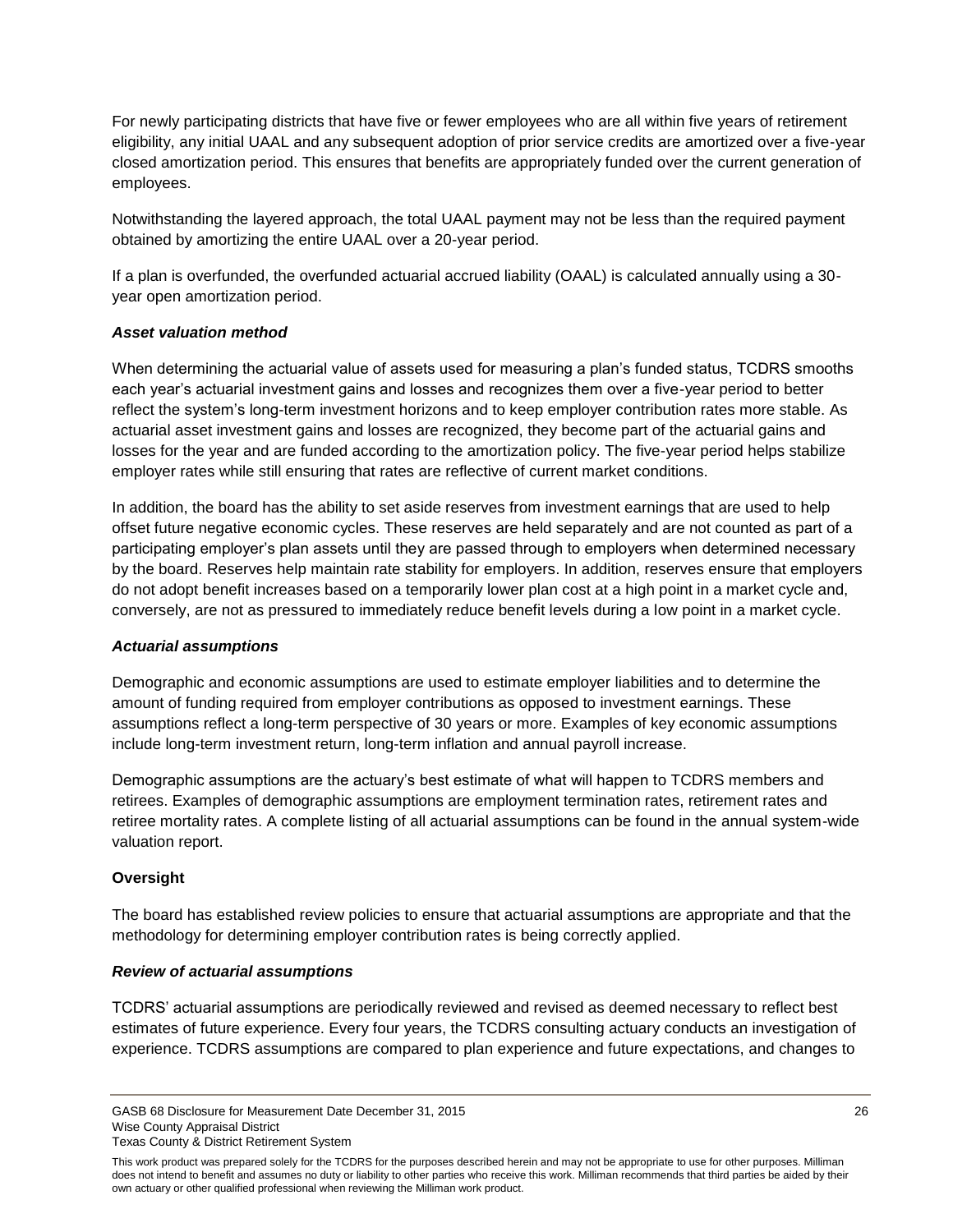the assumptions are recommended as needed. The board adopts actuarial assumptions to be used in the valuation based on the results of this study.

An actuarial audit of every investigation of experience is required and must be performed by an independent auditing actuary to review the consulting actuary's analysis, conclusions and recommendations for accuracy, appropriateness and reasonableness. These audits alternate between a peer review and a full replication audit of the investigation of experience. In a peer review audit of the investigation, the reviewing actuary uses the raw results of the investigation for demographic assumptions as calculated by the consulting actuary to test the conclusions and recommendations. In addition, the reviewing actuary independently analyzes economic assumptions to test the results and recommendations of the consulting actuary. The reviewing actuary also examines the consulting actuary's methods and assumptions for reasonableness and internal consistency. In a full replication audit of the investigation, in addition to performing all of the steps of a peer review, the auditing actuary fully replicates the calculation of the investigation's raw results.

### *Review of employer contribution rates*

In order to test accuracy and ensure that the actuarial methods and assumptions are being correctly applied, an audit of the valuation is required every four years. These audits are conducted by an independent reviewing actuary and alternate between a peer review and a full replication audit of the valuation. In the peer review audit of the valuation, the actuary uses a sample of participant data and TCDRS plans to test the results of the valuation. The reviewing actuary also examines the consulting actuary's methods and assumptions for reasonableness and internal consistency. In a full replication audit of the valuation, the auditing actuary performs all the steps of a peer review audit but instead of analyzing sample data and plans, the auditing actuary fully replicates the original actuarial valuation.

### *Review and modification of funding policy*

The board will review this policy on a regular basis and may modify this policy at its discretion. Modifications to the policy may be submitted for consideration to the board by staff and/or outside consulting actuaries as circumstances warrant.

This work product was prepared solely for the TCDRS for the purposes described herein and may not be appropriate to use for other purposes. Milliman does not intend to benefit and assumes no duty or liability to other parties who receive this work. Milliman recommends that third parties be aided by their own actuary or other qualified professional when reviewing the Milliman work product.